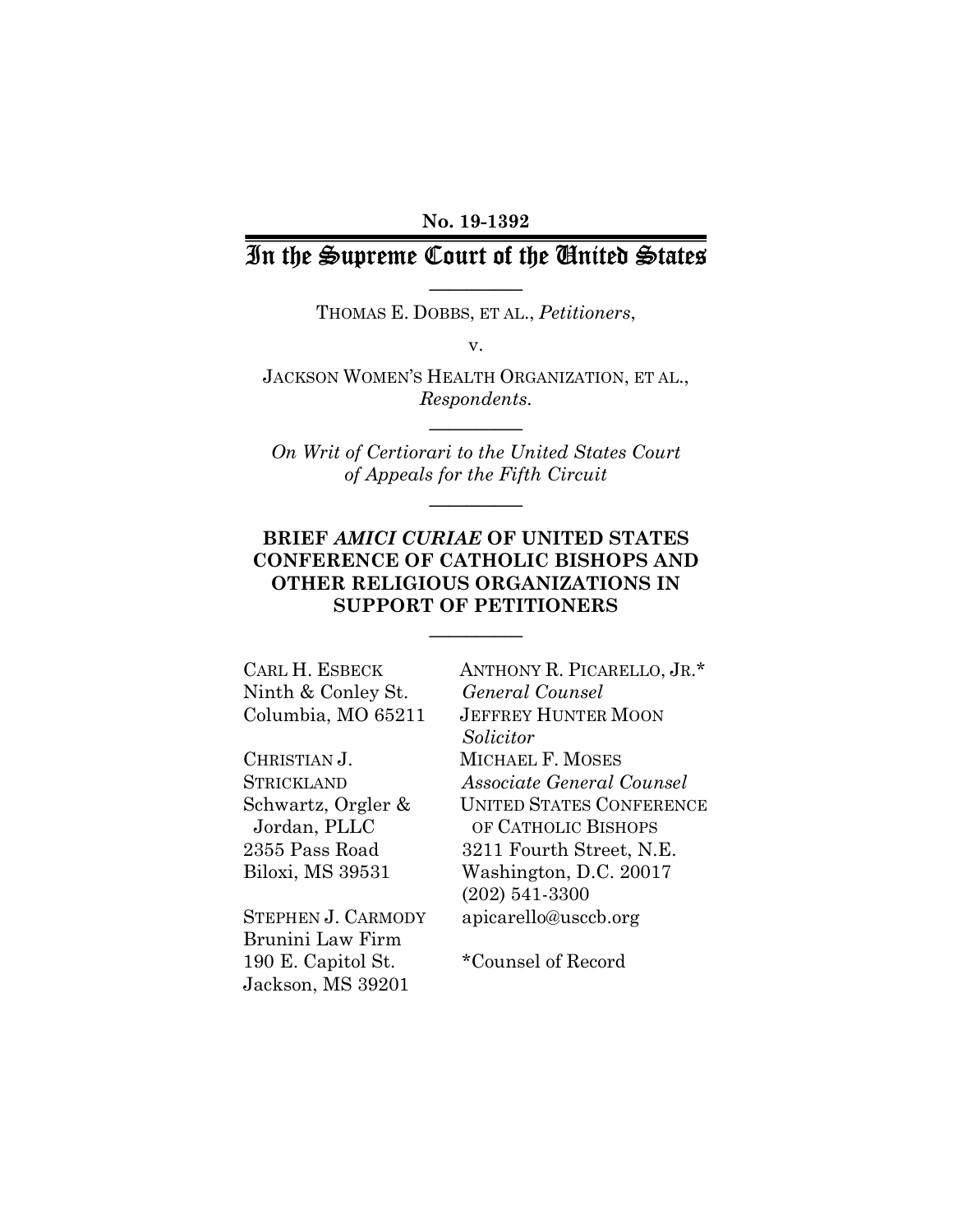# TABLE OF CONTENTS

| I.<br>There Is No Constitutional Basis for the                                                                                  |  |  |  |  |
|---------------------------------------------------------------------------------------------------------------------------------|--|--|--|--|
| A. Neither Constitutional Text Nor History<br>Supports a Right to Take the Life of an<br>Unborn Child at Any Stage of Pregnancy |  |  |  |  |
| B. The Viability Rule Is Arbitrary, Lacking                                                                                     |  |  |  |  |
| C. The Viability Rule Has Never Met with<br>General Acceptance by the American<br>Public, Judges, or Legal Scholars  13         |  |  |  |  |
| D. Multiple State Interests Justify<br>Prohibitions on Abortion Before Viability                                                |  |  |  |  |
|                                                                                                                                 |  |  |  |  |
| 2. Protecting the Integrity and Ethics of<br>the Medical Profession  19                                                         |  |  |  |  |
| E. A Judicially Created Right to Abortion<br>Before Viability Contradicts the Text and                                          |  |  |  |  |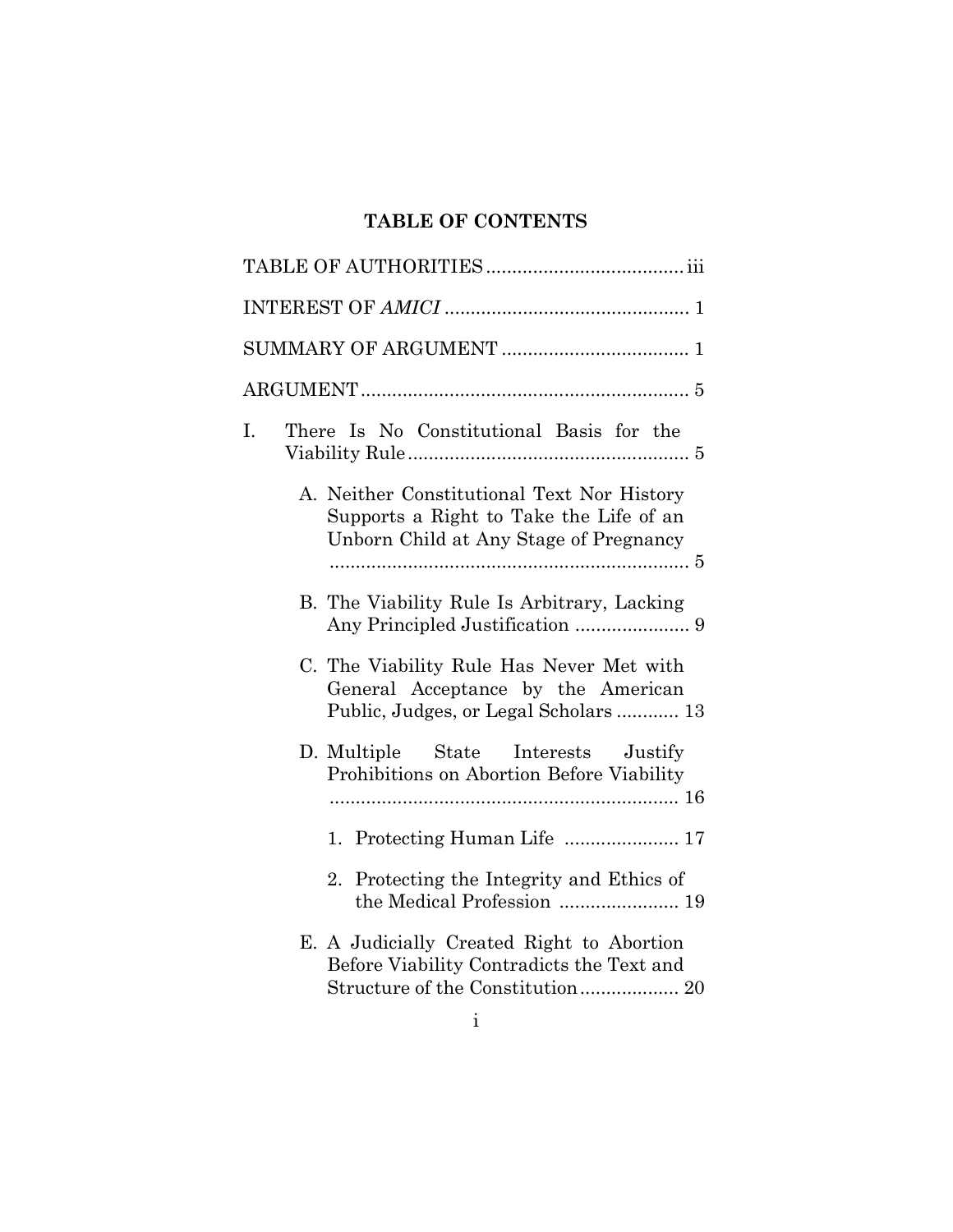| П. –                                                                                                                                                                                                                                                                   | Failure to Overturn the Viability Rule Will  |  |  |  |  |  |  |  |
|------------------------------------------------------------------------------------------------------------------------------------------------------------------------------------------------------------------------------------------------------------------------|----------------------------------------------|--|--|--|--|--|--|--|
| Continue to Have Bad Consequences 22                                                                                                                                                                                                                                   |                                              |  |  |  |  |  |  |  |
|                                                                                                                                                                                                                                                                        | Undue Burden Standard<br>A. The<br><b>Is</b> |  |  |  |  |  |  |  |
| B. The Large Fraction Test Is Unworkable<br>C. Allowing Pre-Enforcement Challenges in<br>the Abortion Context Will Continue to<br>Blur the Distinction Between Facial and<br>D. The Lawfulness of Abortion Legislation Is<br>Never Settled but Is Subject to Continued |                                              |  |  |  |  |  |  |  |
|                                                                                                                                                                                                                                                                        |                                              |  |  |  |  |  |  |  |
|                                                                                                                                                                                                                                                                        |                                              |  |  |  |  |  |  |  |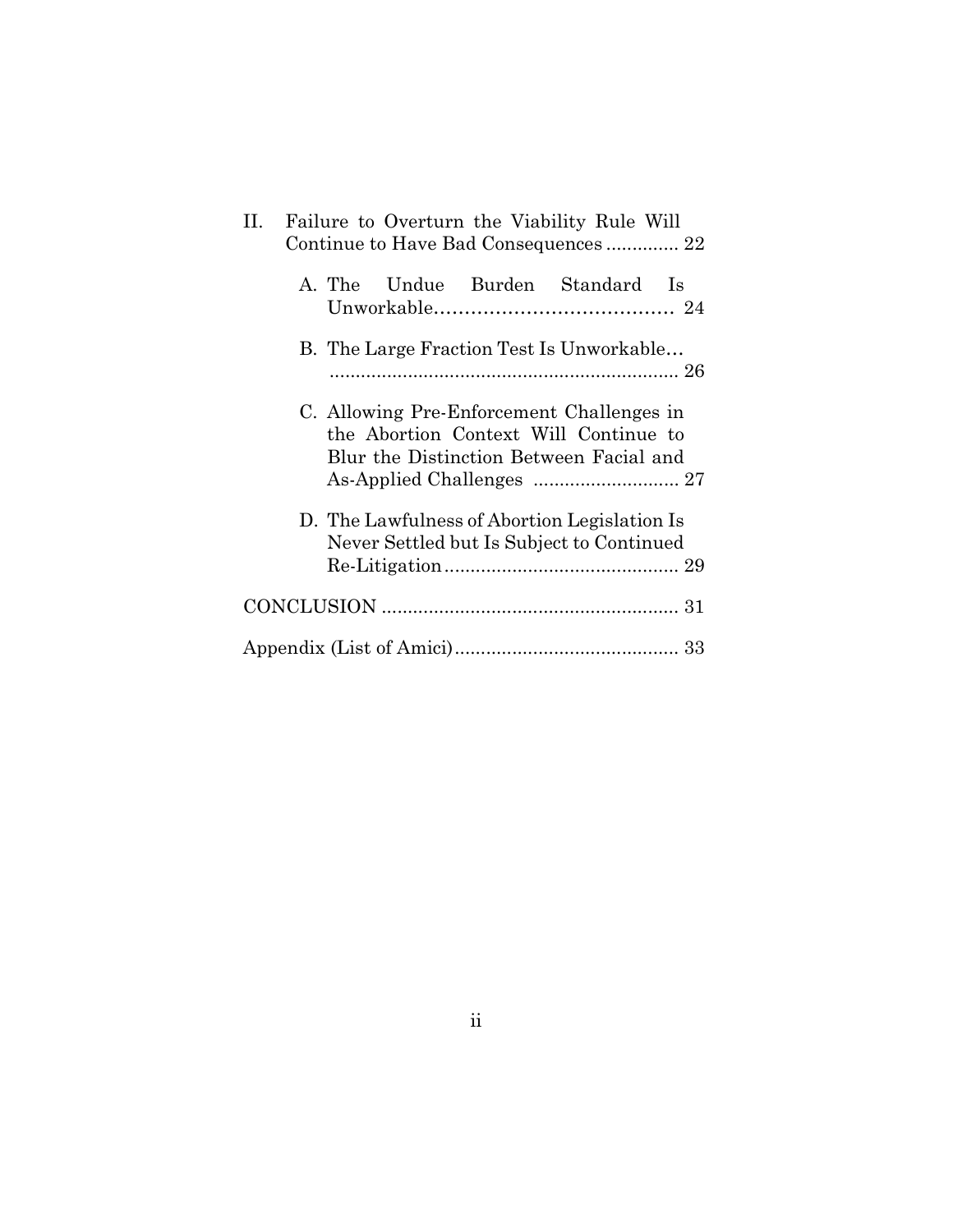# TABLE OF AUTHORITIES

# **Cases**

| Akron v. Akron Ctr. for Reprod. Health, 462 U.S. 416   |
|--------------------------------------------------------|
| Barsky v. Board of Regents, 347 U.S. 442 (1954)  19    |
| Box v. Planned Parenthood, 139 S. Ct. 1780 (2019)      |
| Box v. Planned Parenthood, 141 S. Ct. 184 (2020)       |
| Brown v. Board of Education, 347 U.S. 483 (1954)       |
| Comprehensive Health v. Hawley, 903 F.3d 750 (8th      |
| Cruzan v. Director, Missouri Dep't of Health, 497 U.S. |
|                                                        |
| Furman v. Georgia, 408 U.S. 238 (1972)  17             |
| Gonzales v. Carhart, 550 U.S. 124 (2007)passim         |
| Hopkins v. Jegley, 968 F.3d 912 (8th Cir. 2020) 26     |
| Jackson Women's Health Org. v. Dobbs, 945 F.3d 265     |
| June Medical Services v. Russo, 140 S. Ct. 2103        |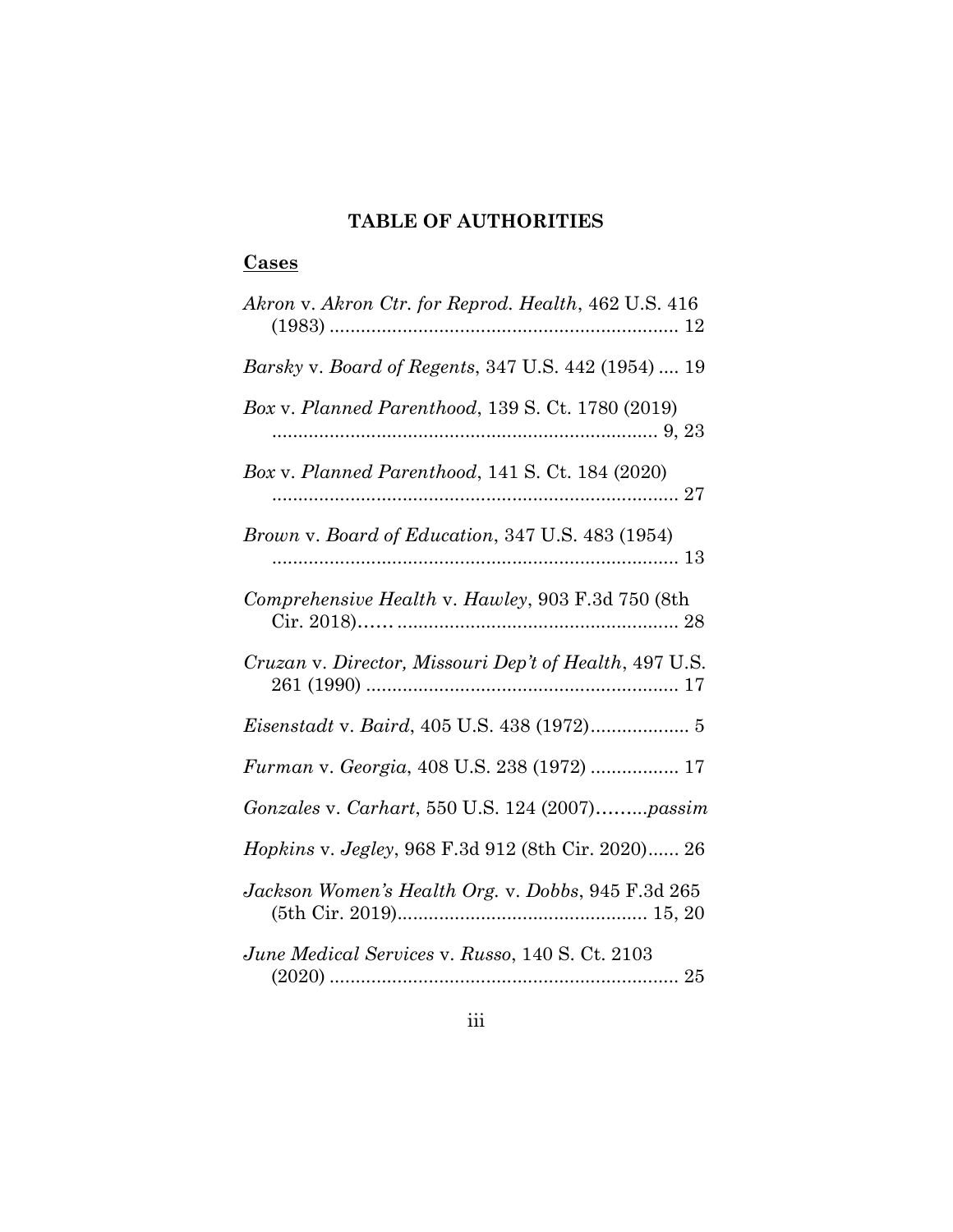| Little Rock Family Planning Servs. v. Rutledge, 984  |
|------------------------------------------------------|
| MKB Mgmt. Corp. v. Stenehjem, 795 F.3d 768 (8th      |
| Nat'l Fed'n of Indep. Bus. v. Sebelius, 567 U.S. 519 |
| Planned Parenthood v. Box, 991 F.3d 740 (7th Cir.    |
| Planned Parenthood v. Box, 949 F.3d 997 (7th Cir.    |
| Planned Parenthood v. Casey, 505 U.S. 833 (1992)     |
| Planned Parenthood v. Com'r, 896 F.3d 809 (7th Cir.  |
| Planned Parenthood v. Com'r, 888 F.3d 300 (7th Cir.  |
| Planned Parenthood v. Jegley, 864 F.3d 953 (8th Cir. |
| Preterm-Cleveland v. McCloud, 994 F.3d 512 (6th Cir. |
|                                                      |
| Skinner v. Oklahoma ex rel. Williamson, 316 U.S. 535 |
| Stenberg v. Carhart, 530 U.S. 914 (2000) 25          |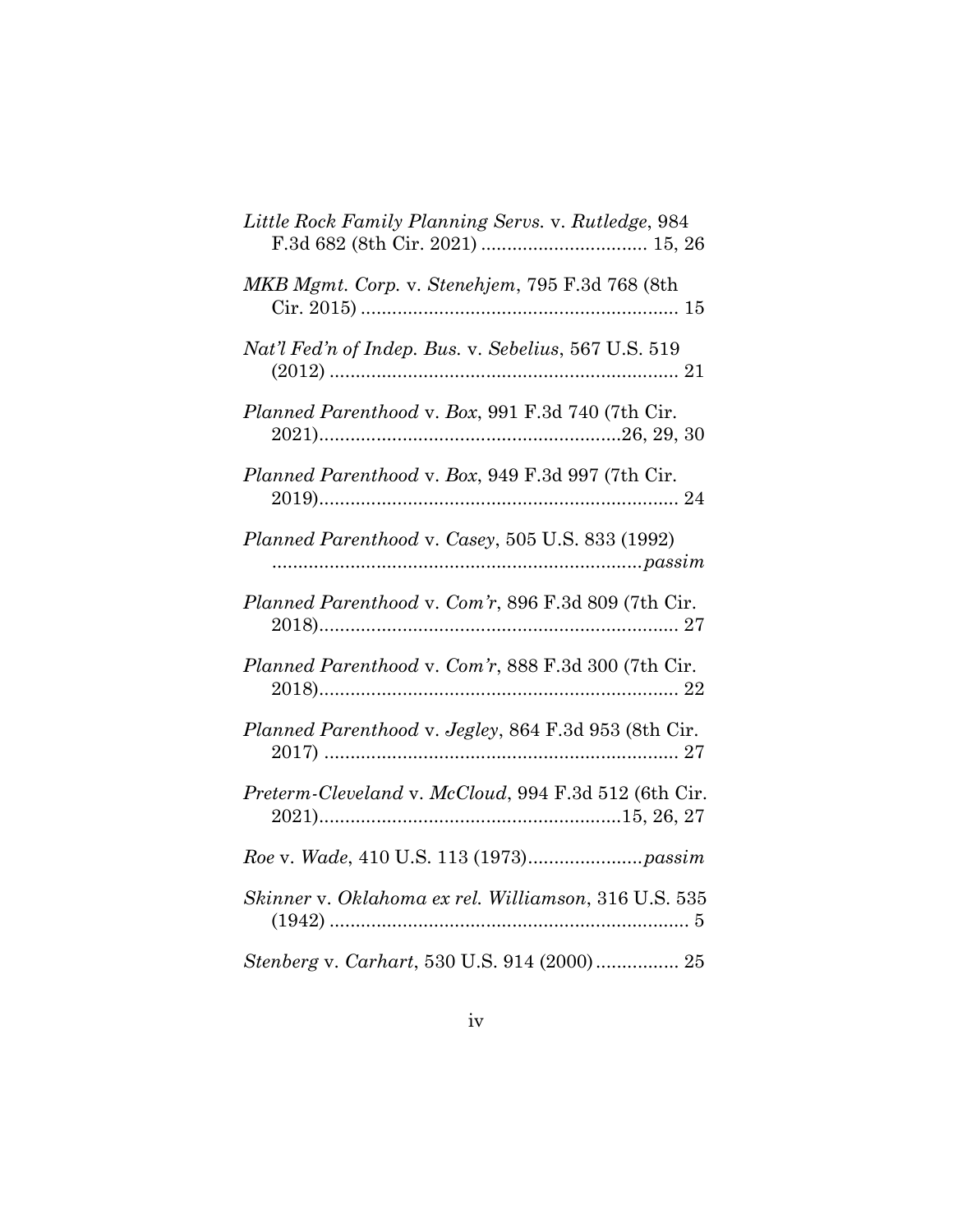| <i>Washington v. Glucksberg, 521 U.S. 702 (1997)</i>                                  |
|---------------------------------------------------------------------------------------|
| Webster v. Reproductive Health Servs., 492 U.S. 490                                   |
| Whole Woman's Health v. Hellerstedt, 136 S. Ct. 2292                                  |
| Whole Woman's Health v. Paxton, 978 F.3d 974 (5th                                     |
| Whole Woman's Health v. Paxton, 978 F.3d 896 (5th                                     |
| A Woman's Choice-E. Side Women's Clinic v.<br>Newman, 305 F.3d 684 (7th Cir. 2002) 28 |

# **Constitution**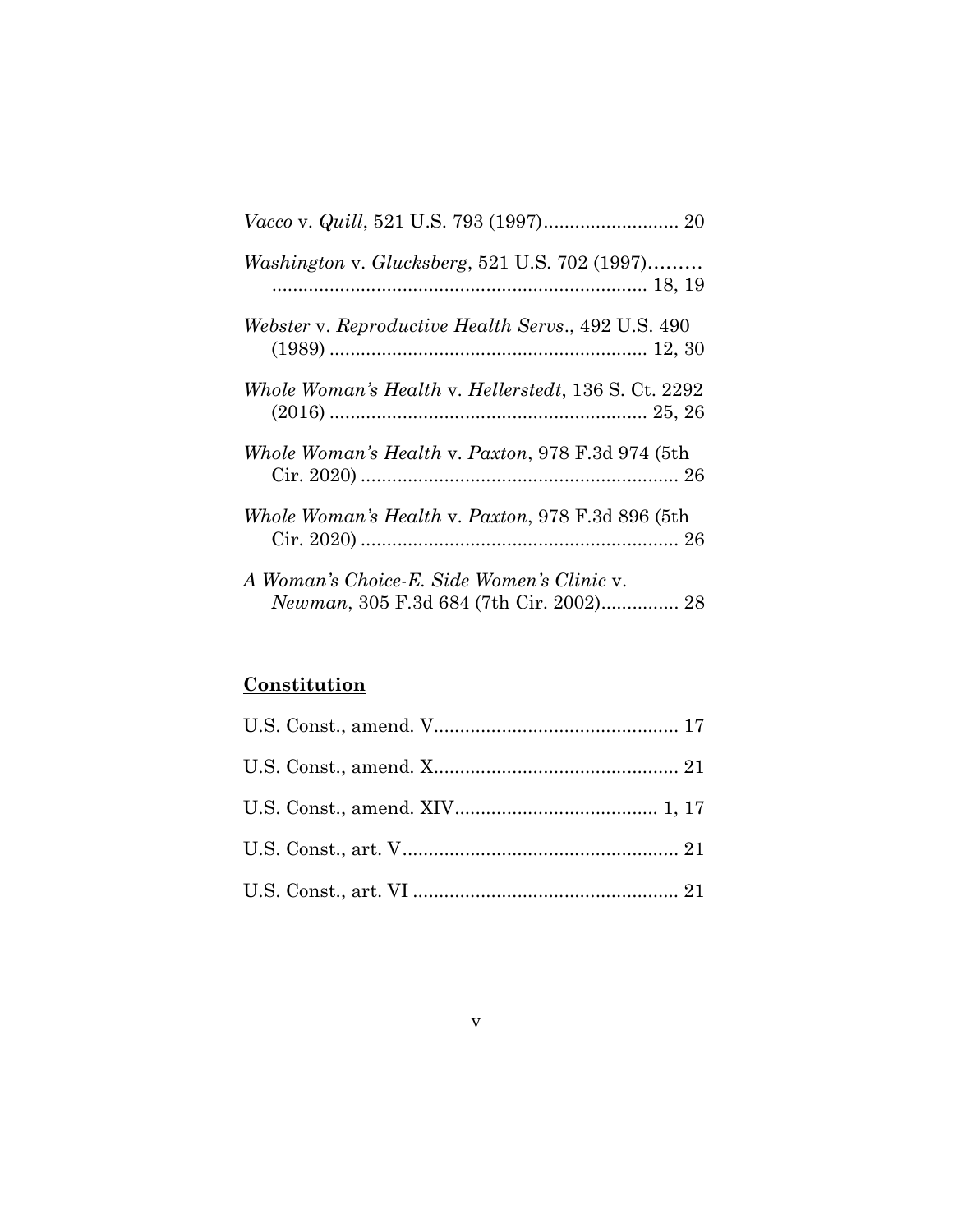# **Other Authorities**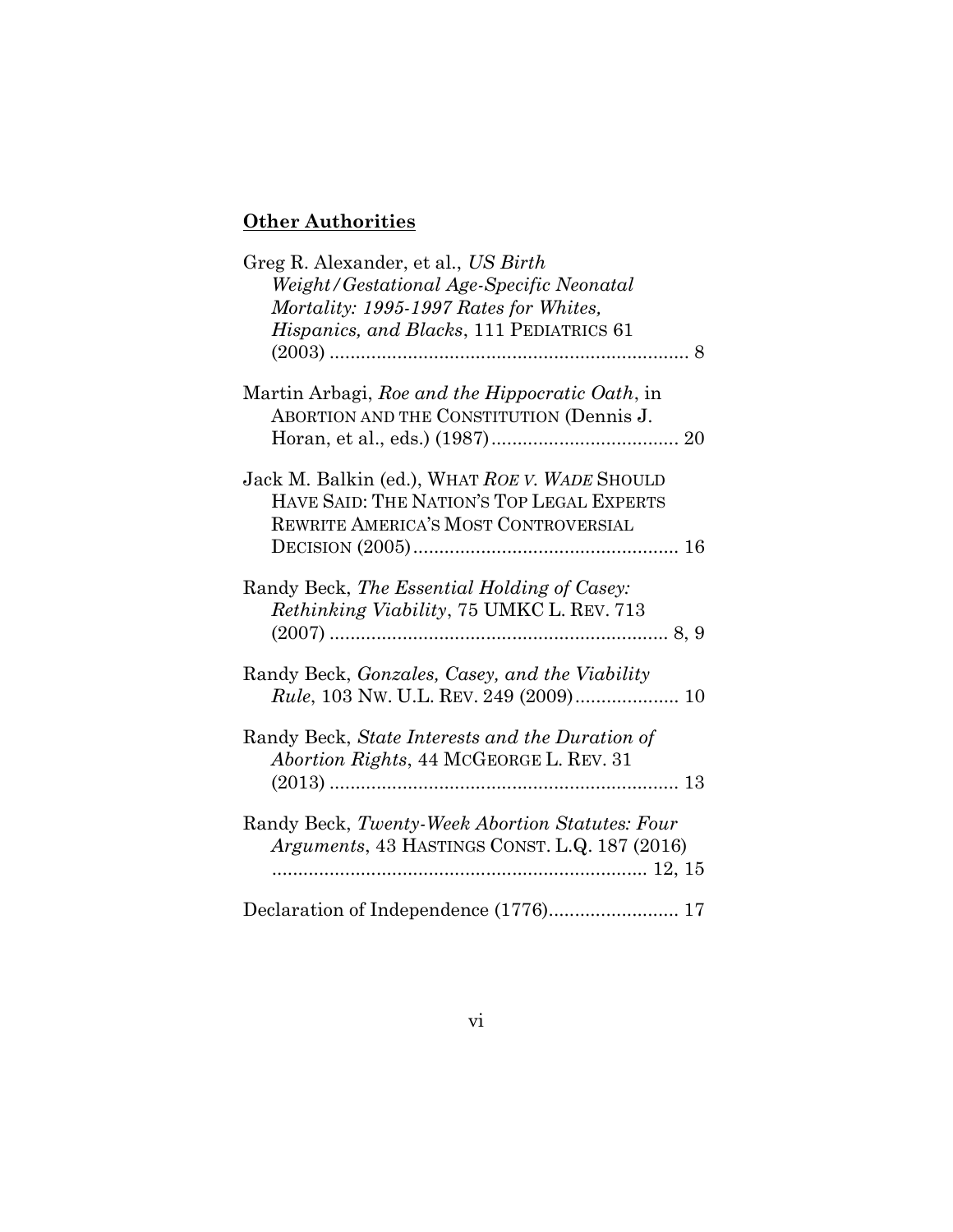| Joseph W. Dellapenna, DISPELLING THE MYTHS OF                                                                                                 |
|-----------------------------------------------------------------------------------------------------------------------------------------------|
| John Hart Ely, The Wages of Crying Wolf: A<br>Comment on Roe v. Wade, 82 YALE L.J. 920                                                        |
| Clarke D. Forsythe & Stephen B. Presser, The<br>Tragic Failure of Roe v. Wade: Why Abortion<br>Should be Returned to the States, 10 TEX. REV. |
| Pope Francis, Apostolic Exhortation Evangelii                                                                                                 |
| David Garrow, LIBERTY AND SEXUALITY (2005) 12                                                                                                 |
| Robert P. George and Christopher Tollefsen,<br>EMBRYO: A DEFENSE OF HUMAN LIFE (2008) 10                                                      |
| Kelsey Harkness, Sex Selection Abortions Are Rife<br>in the U.S., NEWSWEEK (Apr. 14, 2016)  8, 9                                              |
| Pastoral Constitution on the Church in the Modern                                                                                             |
| Pope John Paul II, Encyclical Letter Evangelium                                                                                               |
| Paul Benjamin Linton, Planned Parenthood v.<br>Casey: The Flight from Reason in the Supreme<br>Court, 13 ST. LOUIS U. PUB. L. REV. 15         |
| Paul Benjamin Linton, Overruling Roe v. Wade:<br>Lessons from the Death Penalty, 48 PEPP. L.                                                  |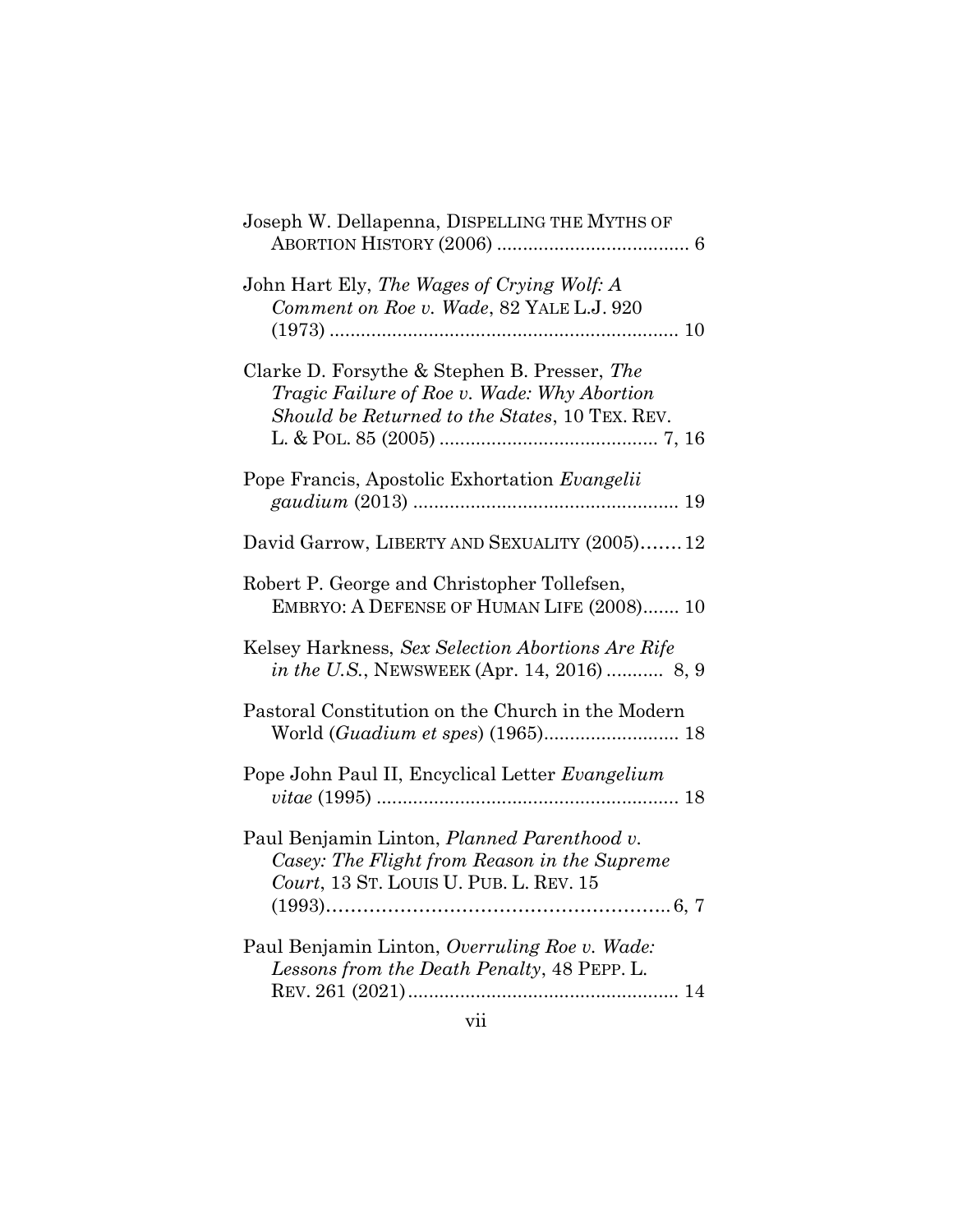| S.L. Lukacs & K.C. Schoendorf, Racial/Ethnic<br>Disparities in Neonatal Mortality-United States,                                                                                                       |
|--------------------------------------------------------------------------------------------------------------------------------------------------------------------------------------------------------|
| Debora Mackenzie, Sex-Selective Abortions May<br>Have Stopped the Birth of 23 Million Girls, NEW                                                                                                       |
| Steven B. Morse, et al., Racial and Gender<br>Differences in the Viability of Extremely Low<br>Birth Weight Infants: A Population-Based                                                                |
| Michael F. Moses, <i>Institutional Integrity and</i><br>Respect for Precedent: Do They Favor Continued<br>Adherence to an Abortion Right, 27 NOTRE DAME<br>J.L. ETHICS & PUB. POL'Y 541 (2013)5, 6, 23 |
| Richard S. Myers, Lower Court "Dissent" from Roe<br>and Casey, 18 AVE MARIA L. REV. 1 (2020) 7                                                                                                         |
| Michael Stokes Paulsen, The Worst Constitutional<br>Decision of All Time, 78 NOTRE DAME L. REV.                                                                                                        |
| Pontifical Council for Pastoral Assistance to Health<br>Care Workers, NEW CHARTER FOR HEALTH CARE                                                                                                      |
| Matthew Sheffield, <i>Poll: Majority Thinks Fetal</i><br>Heartbeat Abortion Bans Aren't Too Restrictive,                                                                                               |
| O. Carter Snead, A Time for Courage on the<br>Supreme Court, NEWSWEEK (May 20, 2021) 14                                                                                                                |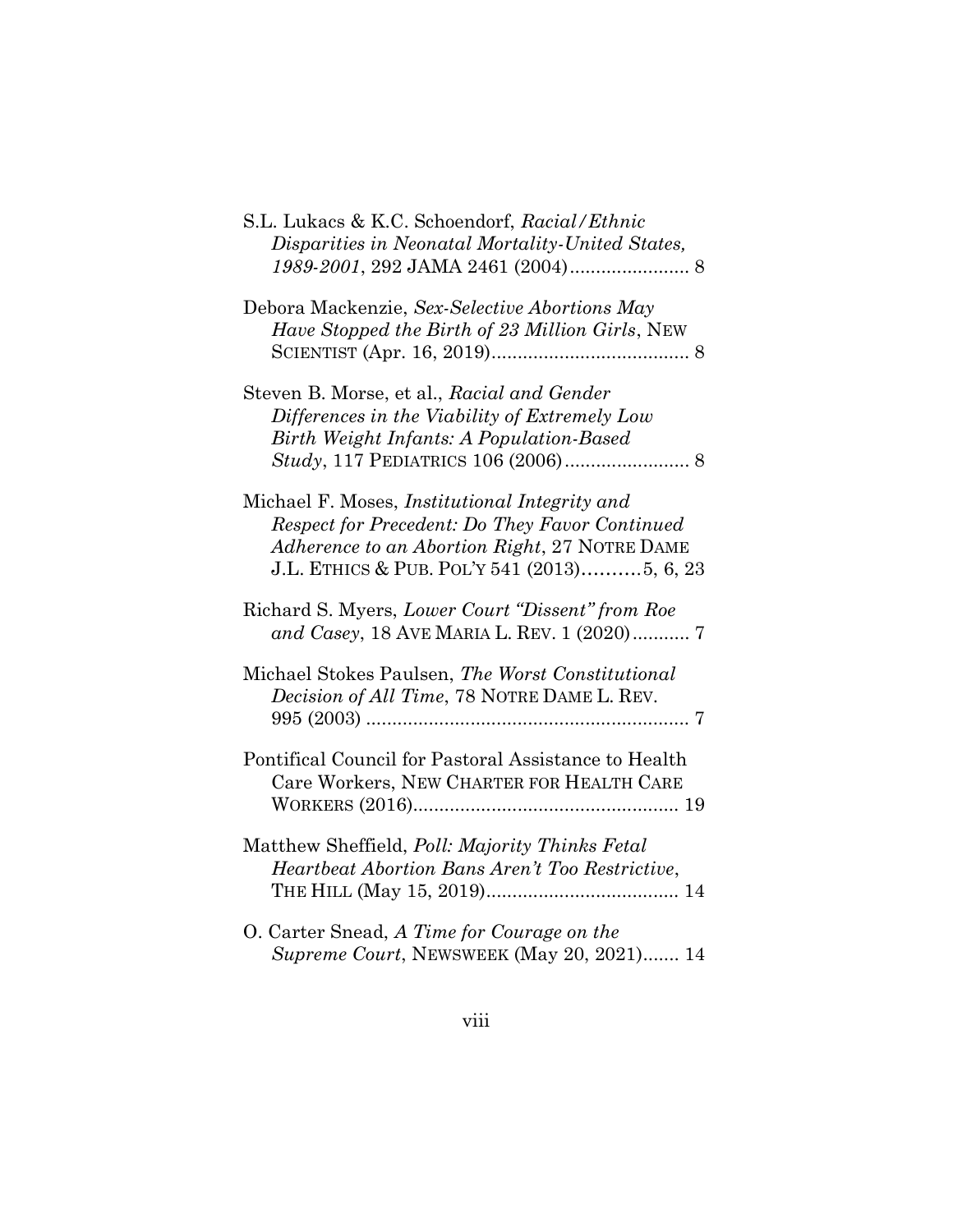|  |  |  | 8 THE WRITINGS OF THOMAS JEFFERSON 165 (H.A. |  |  |
|--|--|--|----------------------------------------------|--|--|
|  |  |  |                                              |  |  |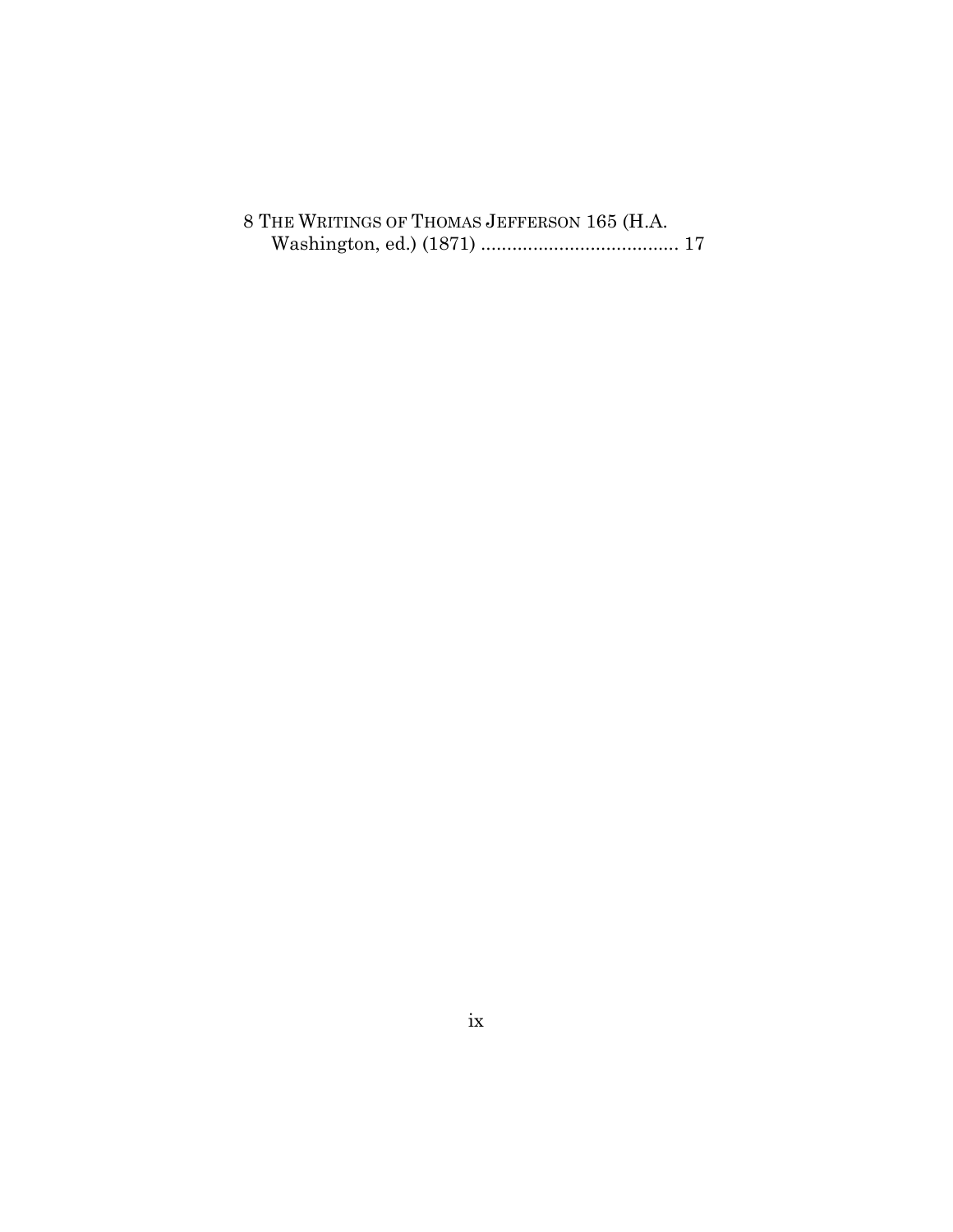#### INTEREST OF AMICI

Amici are religious organizations that share a longstanding interest in this Court's jurisprudence on abortion.1 In our view, the rule the Court adopted in Roe v. Wade, 410 U.S. 113 (1973), and reaffirmed in Planned Parenthood v. Casey, 505 U.S. 833 (1992), barring states from prohibiting abortion before viability, is deeply flawed. These decisions, insofar as they impede the ability of states to prohibit abortion before viability, should be overruled.

A list of amici appears in the Appendix.

### SUMMARY OF ARGUMENT

The Constitution does not create a right to an abortion of an unborn child before viability or at any other stage of pregnancy. Abortion is inherently different from other types of personal decisions to which this Court has accorded constitutional protection. An asserted right to abortion has no basis in constitutional text or in American history and tradition. Quite the contrary, abortion prohibitions have been common throughout American history, including during the colonial and founding eras, in 1868 when the Fourteenth Amendment was ratified, and in 1973 when Roe was issued.

<sup>1</sup> Pursuant to Supreme Court Rule 37.6, counsel for amici state that they authored this brief in its entirety, and that no person or entity other than amici made a monetary contribution toward the preparation or submission of this brief. Counsel for all parties have filed blanket consents to the filing of amicus briefs.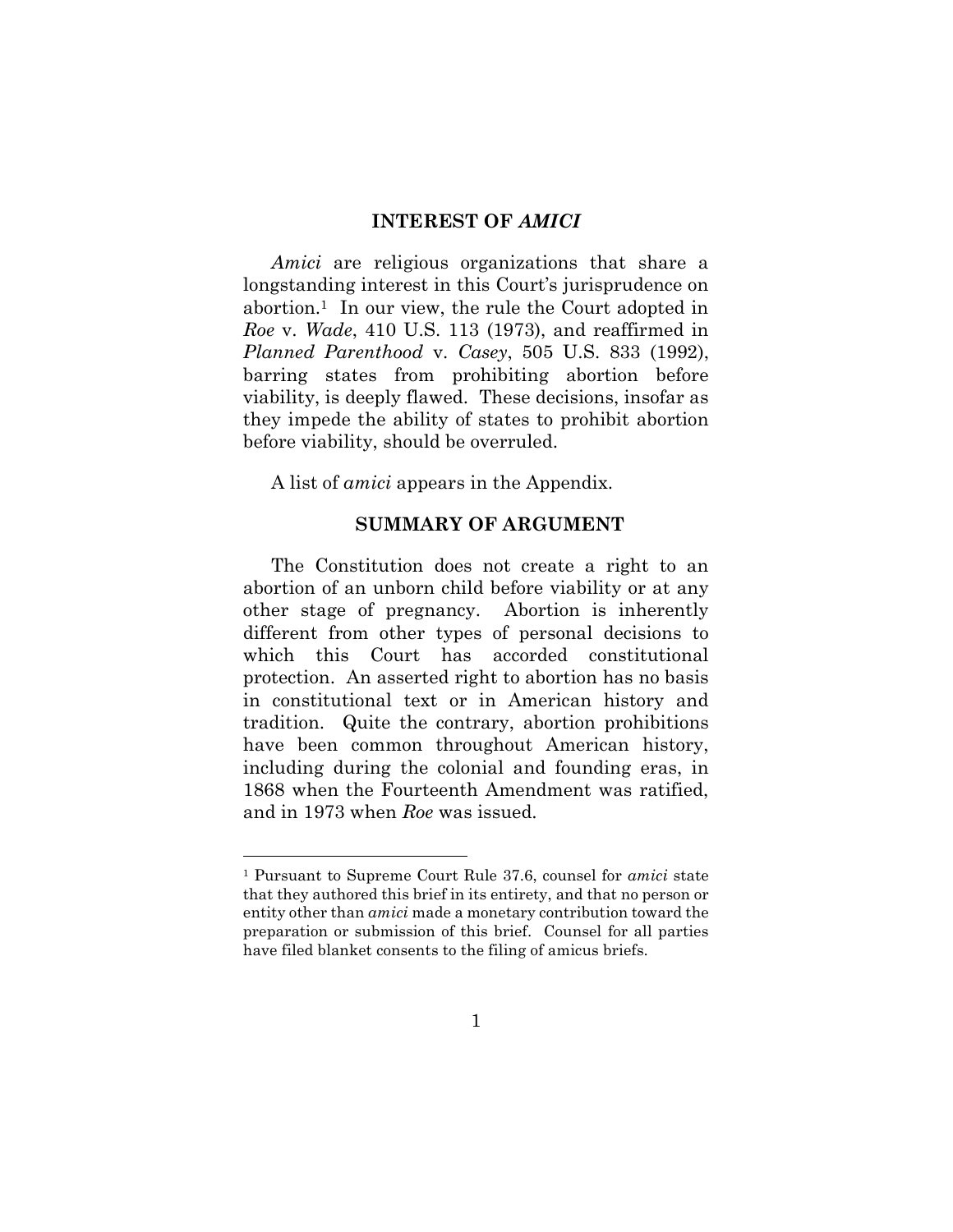The choice of viability as the point before which a state may not forbid abortion is entirely arbitrary, as individual Justices of this Court, and even the author of Roe and two authors of Casey's three-justice plurality, have admitted. Neither Roe, nor Casey, nor any other decision of this Court has provided a principled justification for viability. As a result of this and other flaws, Roe and Casey, unlike other landmark decisions of this Court, have never met with general acceptance by the American public. Roe and Casey have been subject to continuing criticism by judges and legal scholars, including those who self-identify as pro-choice.

Multiple state interests justify prohibitions on abortion. The State has an interest in protecting human life. This is the most fundamental of human rights as it concerns the right of a human being to exist; without it, no other right is possible. The State also has an interest in protecting the integrity and ethics of the medical profession. The purpose of the profession is to heal and alleviate pain and suffering, not to destroy human life or to cause pain and suffering as abortion does.

The judicial creation of an abortion right is in tension with the notion of a written Constitution and the amendment process that the Constitution creates, features that are meaningless if federal courts can rewrite the Constitution. The claimed abortion right is inconsistent with the Constitution's structural restraints—restraints that leave important issues of public policy to the People through their elected representatives, state and federal. A judicially created abortion right cannot be squared with notions of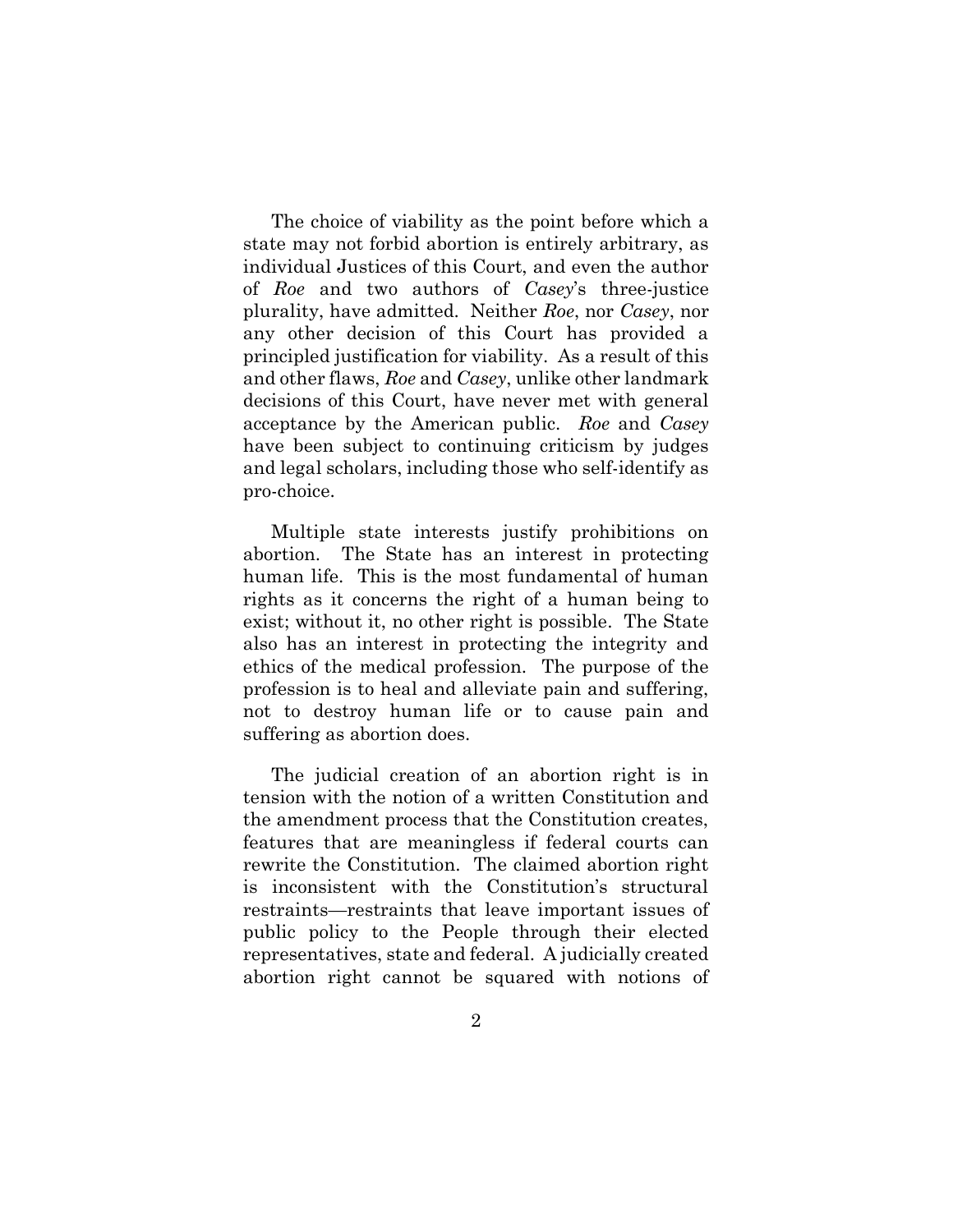consent of the governed, separation of powers, federalism, or limited and delegated powers.

Casey purported to be a kind of grand compromise: states could not ban abortion but would have greater leeway to regulate it. Even if such a compromise were an appropriate undertaking of the judicial branch, the second half of this attempted compromise—which has placed federal courts in the position of policing and second-guessing popularly enacted abortion regulations—has proven to be as jurisprudentially disastrous as the first half. Courts today are as busy as ever striking down modest abortion regulations under an ever-shifting standard of review that, in practice, has often turned out to be more demanding than strict scrutiny.

Continued assertion of judicial authority over abortion has tainted the public's perception of the role of this Court and poisoned the process of judicial nominations and confirmations. Significant segments of the public, their elected officials, and the popular media have come to view the Court as "political," owing, in major part, to the Court's continuing treatment of abortion as an appropriate arena of lawmaking by federal judges. The only way to disabuse the public of the mistaken notion that this Court is doing more than interpreting the law is to stop perpetuating the fiction that the Constitution addresses the subject of abortion.

If it continues to treat abortion as a constitutional issue, this Court will face yet more questions downstream about what sorts of abortion regulations are permissible. Those questions, in turn, necessarily require the Court to decide what standard should be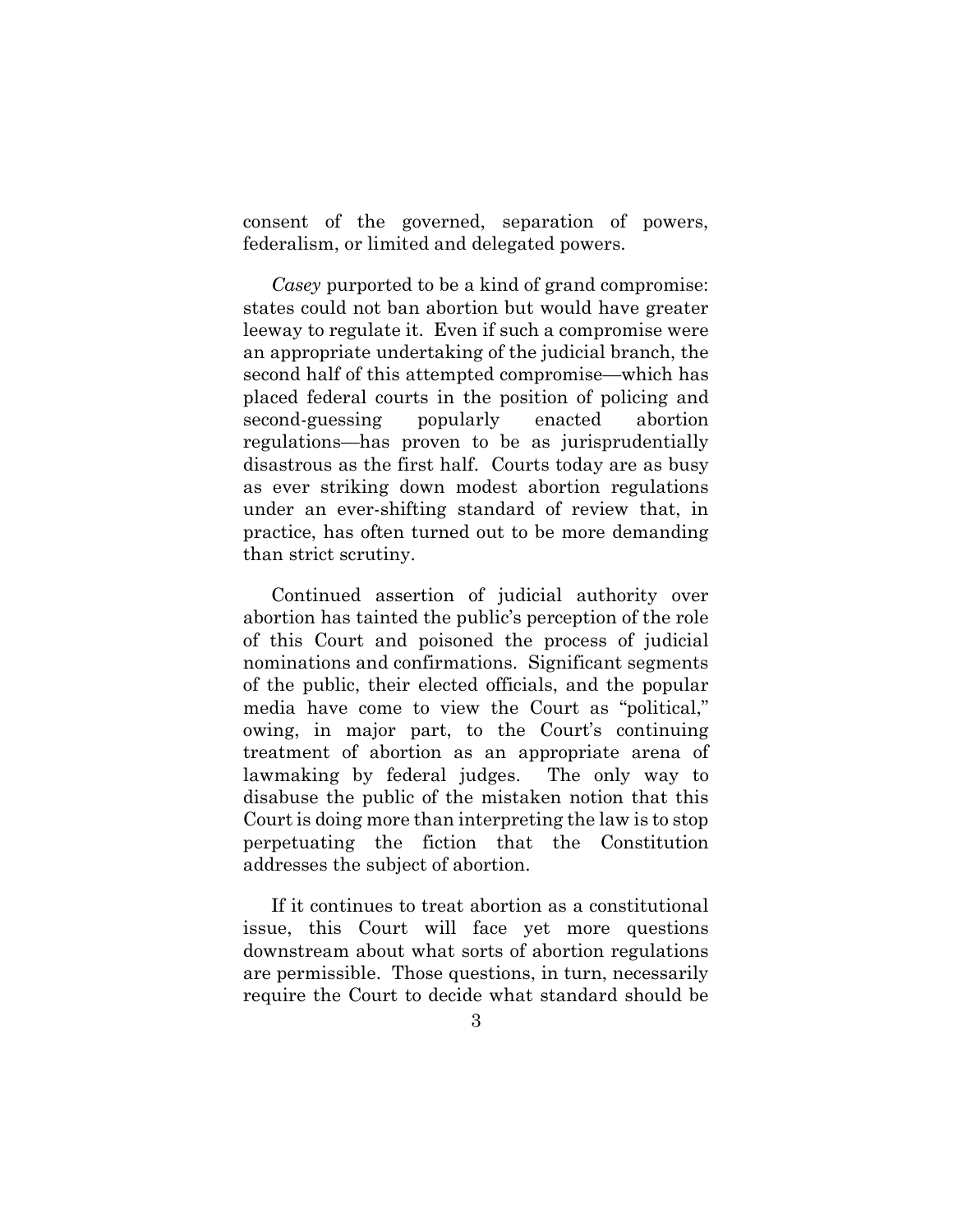used, and how that standard should be applied, in reviewing abortion regulations. While a three-justice plurality in Casey attempted to answer these questions with the "undue burden" and "large fraction" tests, those tests, after nearly 30 years of experience, have proven to be unworkable.

Facial, pre-enforcement challenges continue to be common, leading to the invalidation of abortion laws whose effects have never been tested because those laws have never been allowed to go into effect. These judgments are often based on speculative evidence, and state laws are often faulted for conditions that they did not create, such as the number of abortion providers in the state. Thus, despite Casey's promise to give states greater latitude to regulate abortion, lower courts are as unconstrained and unpredictable as ever in policing and enjoining state abortion policies.

Finally, under Roe and Casey, no finality is ever attained as to the permissibility of abortion legislation. Even modest abortion laws of a type that this Court has previously approved continue to be challenged anew, and are often enjoined, based on different factual records. Despite this Court's protestation that the Judiciary is not the Nation's medical review board, the federal courts de facto have continued to function in that capacity in their review of abortion laws.

All of these downstream problems are additional reasons why Roe and Casey, insofar as they bar states from prohibiting abortion before viability, should be overruled.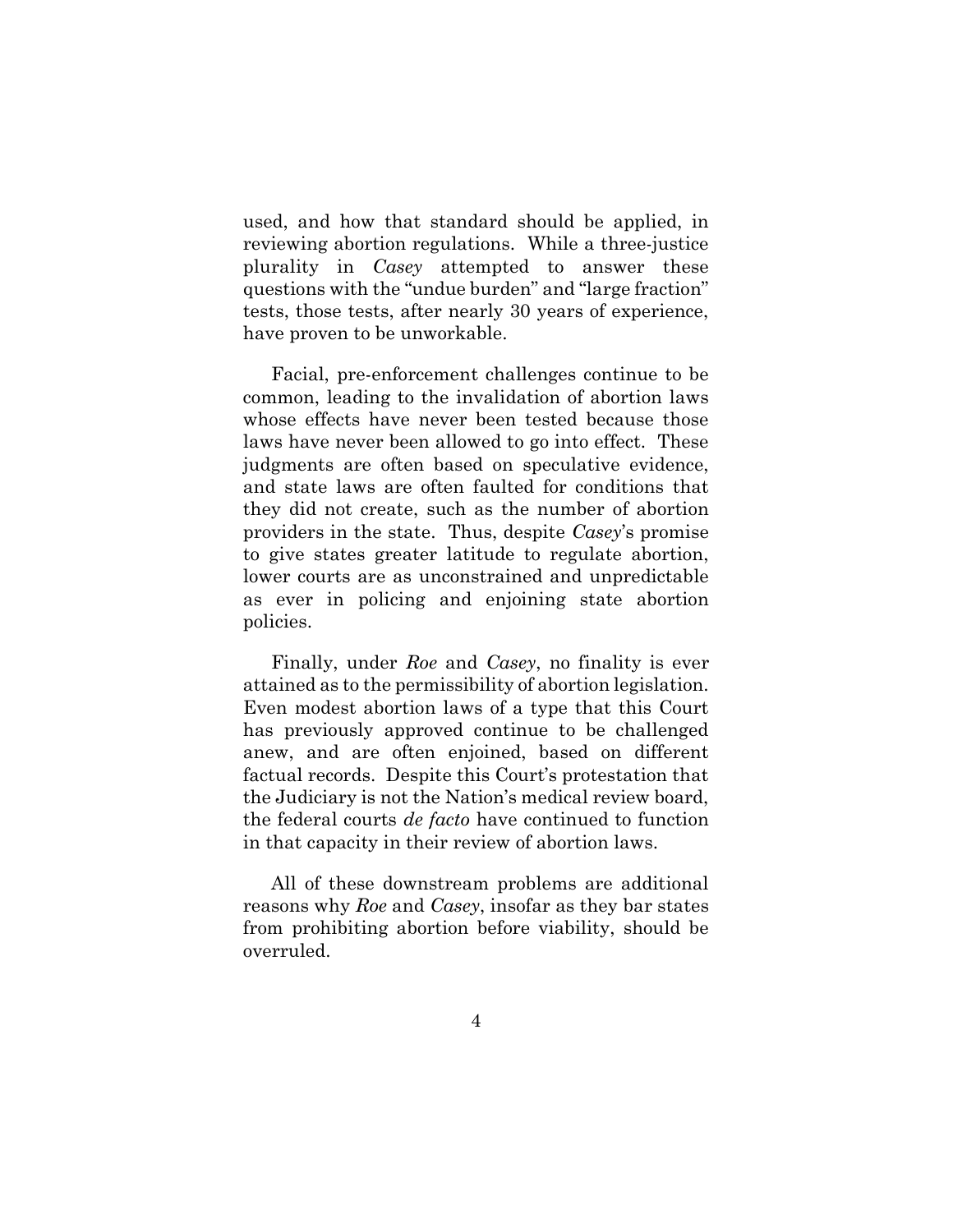#### ARGUMENT

## I. There Is No Constitutional Basis for the Viability Rule.

## A. Neither Constitutional Text Nor History Supports a Right to Take the Life of an Unborn Child at Any Stage of Pregnancy.

The Constitution does not create a right to an abortion of an unborn child at any stage of pregnancy.

Roe attempted to ground a right to abortion in the Constitution by likening it to other personal decisions that had previously been held to enjoy constitutional protection, including decisions regarding procreation and contraception. Roe v. Wade, 410 U.S. 113, 152-53 (1973), citing Skinner v. Oklahoma ex rel. Williamson, 316 U.S. 535 (1942), and Eisenstadt v. Baird, 405 U.S. 438 (1972); Roe, 410 U.S. at 169-70 (Stewart, J., concurring) (also citing Skinner and Eisenstadt). But Skinner and *Eisenstadt* concerned laws in which "the government prevented people from having children or interfered with the decision not to become pregnant, which is different from protecting an unborn child in an established pregnancy." Michael F. Moses, Institutional Integrity and Respect for Precedent: Do They Favor Continued Adherence to an Abortion Right, 27 NOTRE DAME J.L. ETHICS & PUB. POL'Y 541, 557 (2013). Indeed, Roe admitted (410 U.S. at 159) that abortion is "inherently different" from marriage and procreation.

Roe also attempted, based on prior decisions of this Court that had declared protection under the Due Process Clause for rights deeply rooted in the Nation's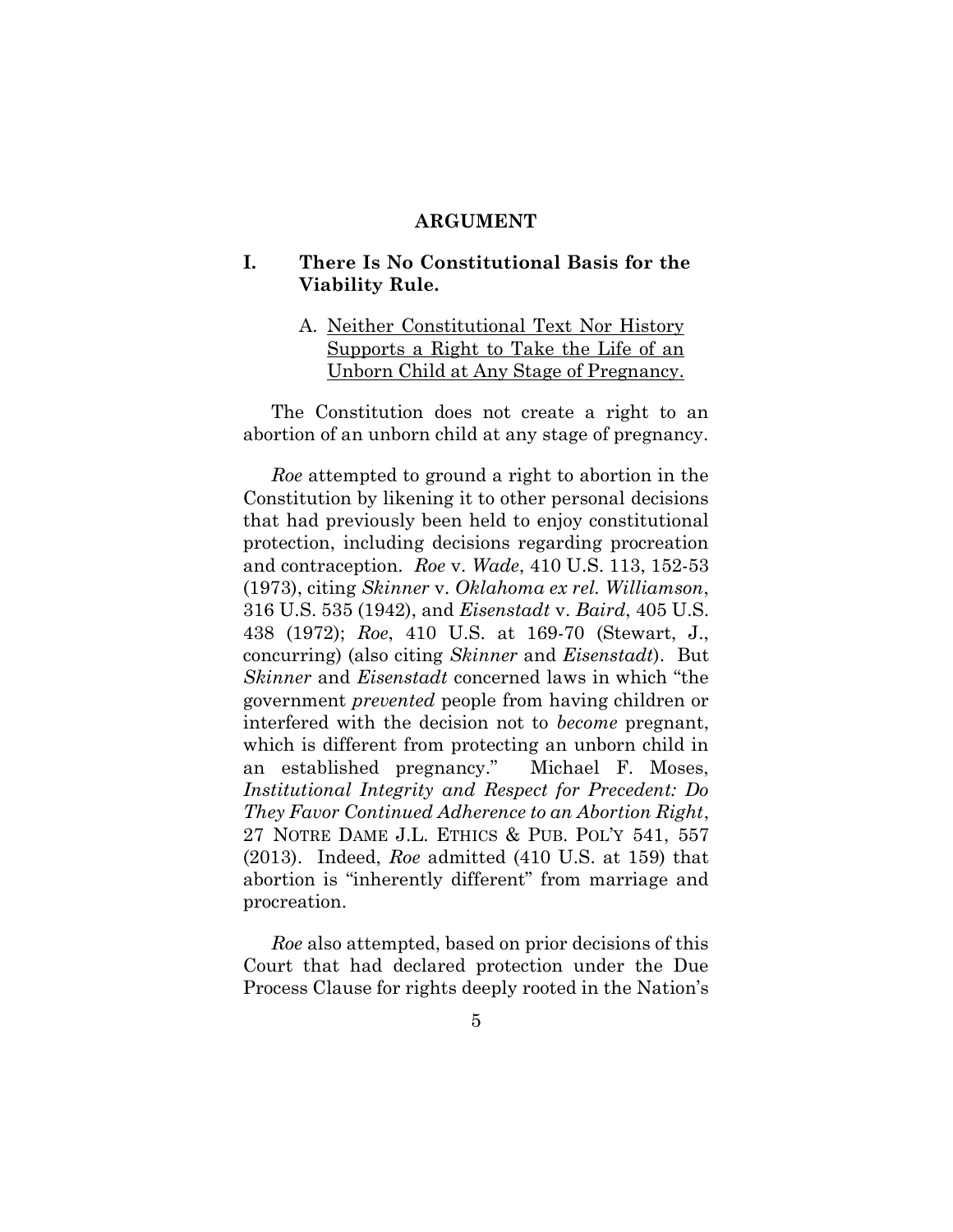history and tradition, to locate an abortion right in history. The attempt was seriously flawed. "[S]ubsequent scholarship has demonstrated conclusively that acceptance of abortion is not in any sense deeply rooted in the Nation's history and traditions. The opposite is true: it is the prohibition of abortion that has deep roots in English and American history." Institutional Integrity and Respect for Precedent, supra at 553-54. An exhaustive study of the issue concludes that "[t]he tradition of treating abortion as a crime was unbroken through nearly 800 years of English and American history until the 'reform' movement of the later twentieth century." Joseph W. Dellapenna, DISPELLING THE MYTHS OF ABORTION HISTORY xii (2006).<sup>2</sup>

There is no evidence that the framers of the Fourteenth Amendment thought they were creating a right to abortion at any stage of pregnancy. Quite the contrary. By the end of 1868, the year the amendment was ratified, 30 of the then-37 states had enacted prohibitions on abortion, including 25 of the 30 ratifying states.3 Abortion prohibitions were universal

<sup>2</sup> Remarkably, the authors of Casey's three-justice plurality claimed that "[w]e do not need to say whether each of us, had we been Members of the Court" when Roe was decided, "would have concluded, as the Roe Court did, that [states may not] ban … abortions prior to viability." 505 U.S. at 871. These and similar passages in the plurality opinion leave the impression that a majority of the Court was unconvinced that Roe was correctly decided as an original matter. E.g., id. at 853 (referring to the "reservations any of us may have in reaffirming the central holding of Roe").

<sup>&</sup>lt;sup>3</sup> Paul Benjamin Linton, *Planned Parenthood v. Casey: The Flight* from Reason in the Supreme Court, 13 ST. LOUIS U. PUB. L. REV. 15, 108 (1993). At early common law, quickening was required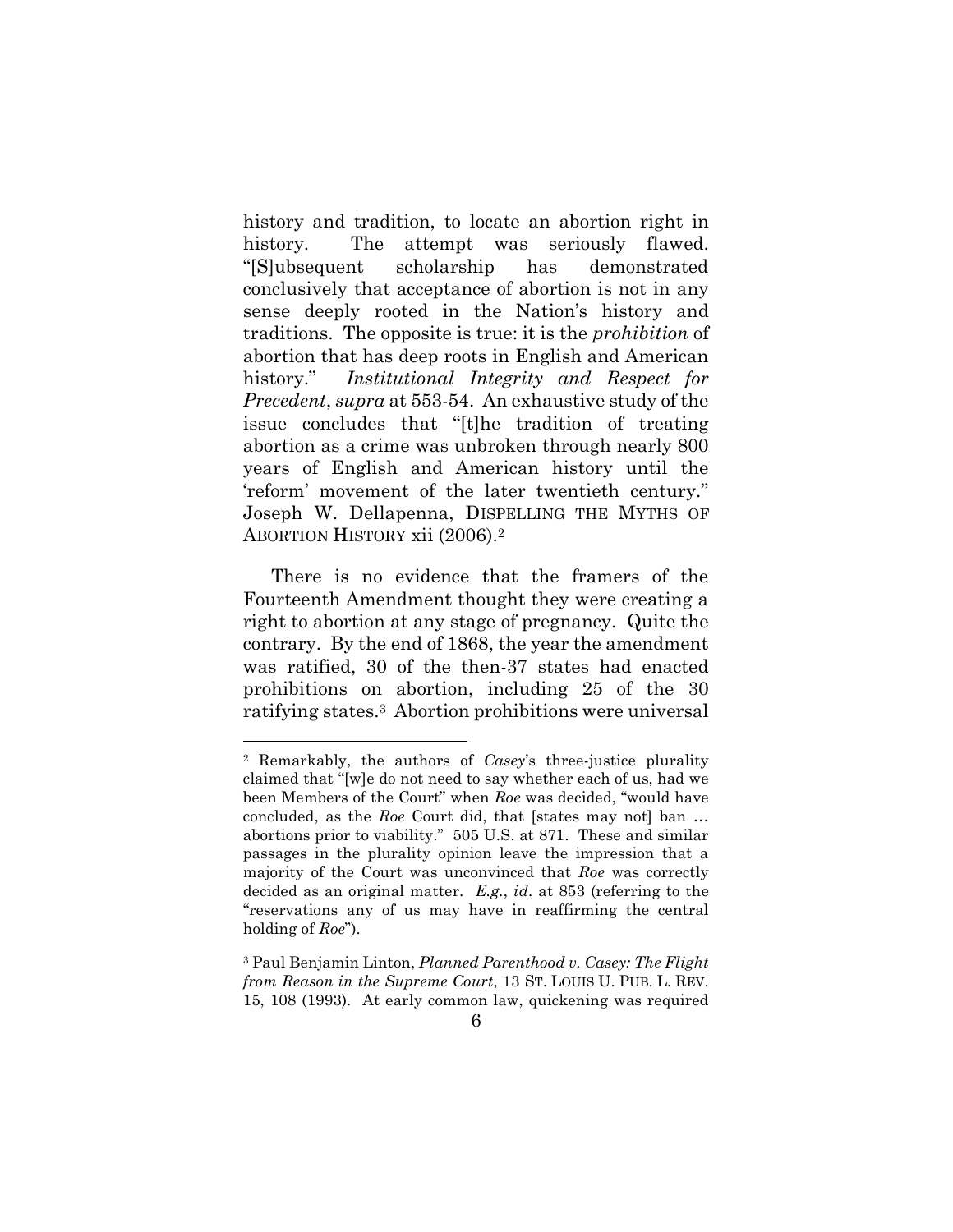in the year Roe was decided.<sup>4</sup> See also Brief of Amicus Thomas More Society in Support of Petitioners, Part III (describing the legal treatment of abortion in American history in greater detail).

Thus, neither constitutional text nor history provides support for an abortion right before viability or at any other stage of pregnancy. Indeed, it is hard to identify anyone today who defends Roe on textual or historical grounds. See Michael Stokes Paulsen, The Worst Constitutional Decision of All Time, 78 NOTRE DAME L. REV. 995, 1007 (2003) ("I know of no serious scholar, judge, or lawyer who attempts to defend Roe's analysis on textual or historical grounds."); Richard S. Myers, Lower Court "Dissent" from Roe and Casey, 18 AVE MARIA L. REV. 1, 6 (2020) (noting that "no one defends the Court's opinion in Roe").

Finally, treating unborn children differently depending on viability results in unequal treatment of both unborn children and their mothers in several respects. First and most obviously, the choice of viability creates two classes of unborn children whose

for an abortion prosecution, but that requirement was adopted for evidentiary reasons, not for any lack of concern about the child's life. Id. at 104. In the United States, the quickening distinction was largely eliminated in the nineteenth century. Id. at 116-17.

<sup>4</sup> "Until the 1960s, all but four of the fifty states had statutes that prohibited abortion except when necessary to save the life of the mother." Clarke D. Forsythe & Stephen B. Presser, The Tragic Failure of Roe v. Wade: Why Abortion Should be Returned to the States, 10 TEX. REV. L. & POL. 85, 94 (2005). Despite a liberalizing trend that began in 1967, a majority of states (31) by the beginning of 1973, the year Roe was decided, prohibited abortion except to save the mother's life. Id.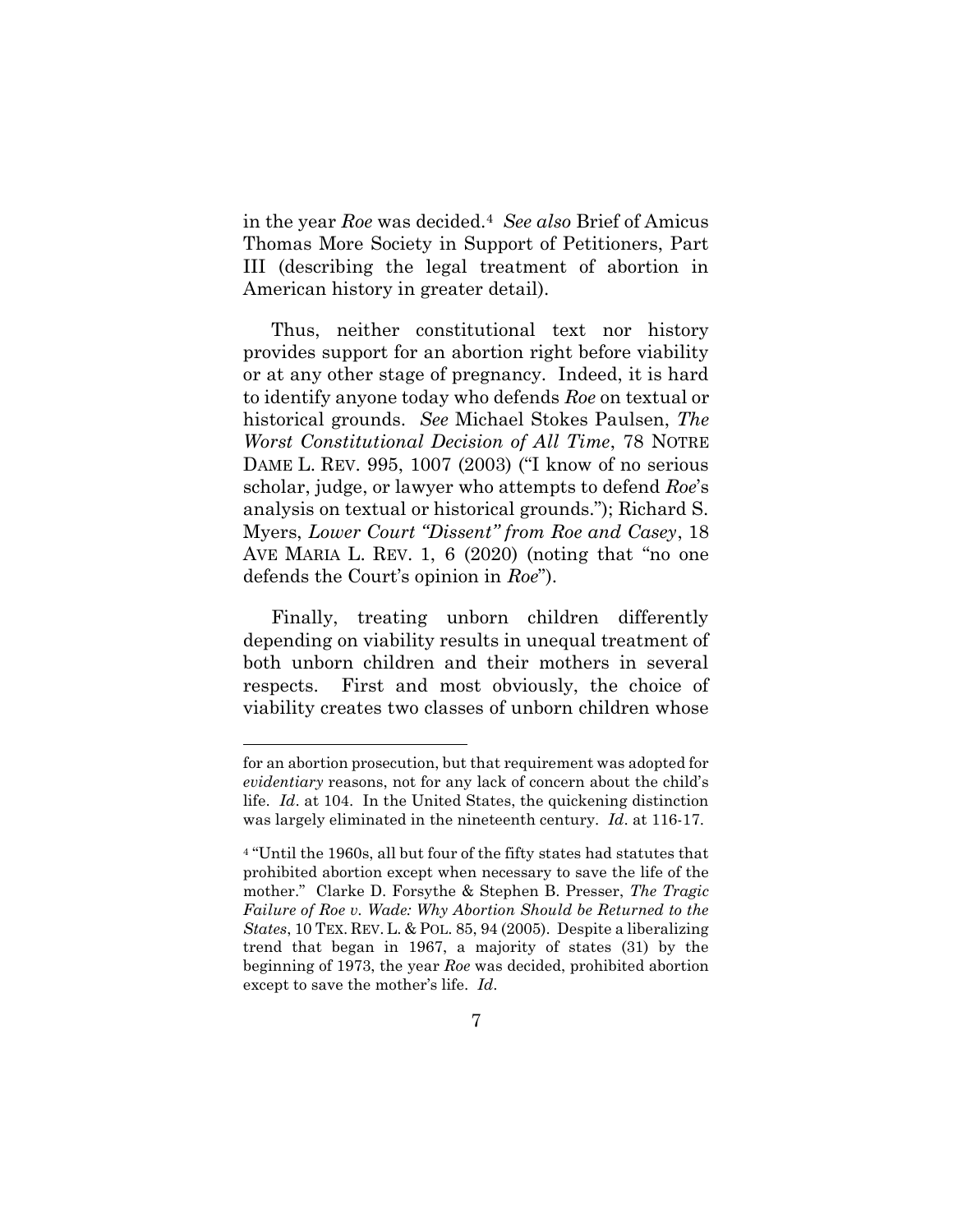legal status depends on the ability of then-current medical technology to keep them alive, a distinction that is constitutionally irrelevant.5 In addition, creating a legal distinction based on viability may create a disparate impact on women on the basis of race and sex. There is evidence that unborn children who are female or African-American have "significantly greater prospects for survival."6 As a result, under Roe's viability rule, African-American mothers and the mothers of unborn girls may have a narrower window of time than others to procure an abortion. It would be out of keeping with the purpose of the Fourteenth Amendment, enacted to end racial inequality, if it were interpreted in a manner that creates racial disparities. Furthermore, unborn girls in some cultures face a significantly greater risk of being aborted than unborn boys, which undermines the claim that abortion furthers the interests of women.7 Sex-selection abortions are now common in the United States.8 Efforts to legalize abortion have

<sup>5</sup> See discussion infra at 9-13.

<sup>6</sup> Randy Beck, The Essential Holding of Casey: Rethinking Viability, 75 UMKC L. REV. 713, 731 & nn. 101-02 (2007), citing Steven B. Morse, et al., Racial and Gender Differences in the Viability of Extremely Low Birth Weight Infants: A Population-Based Study, 117 PEDIATRICS 106 (2006); see also S.L. Lukacs & K.C. Schoendorf, Racial/Ethnic Disparities in Neonatal Mortality-United States, 1989-2001, 292 JAMA 2461 (2004); Greg R. Alexander, et al., US Birth Weight/Gestational Age-Specific Neonatal Mortality: 1995-1997 Rates for Whites, Hispanics, and Blacks, 111 PEDIATRICS 61 (2003).

<sup>7</sup> See, e.g., Debora Mackenzie, Sex-Selective Abortions May Have Stopped the Birth of 23 Million Girls, NEW SCIENTIST (Apr. 16, 2019).

<sup>8</sup> Kelsey Harkness, Sex Selection Abortions are Rife in the U.S.,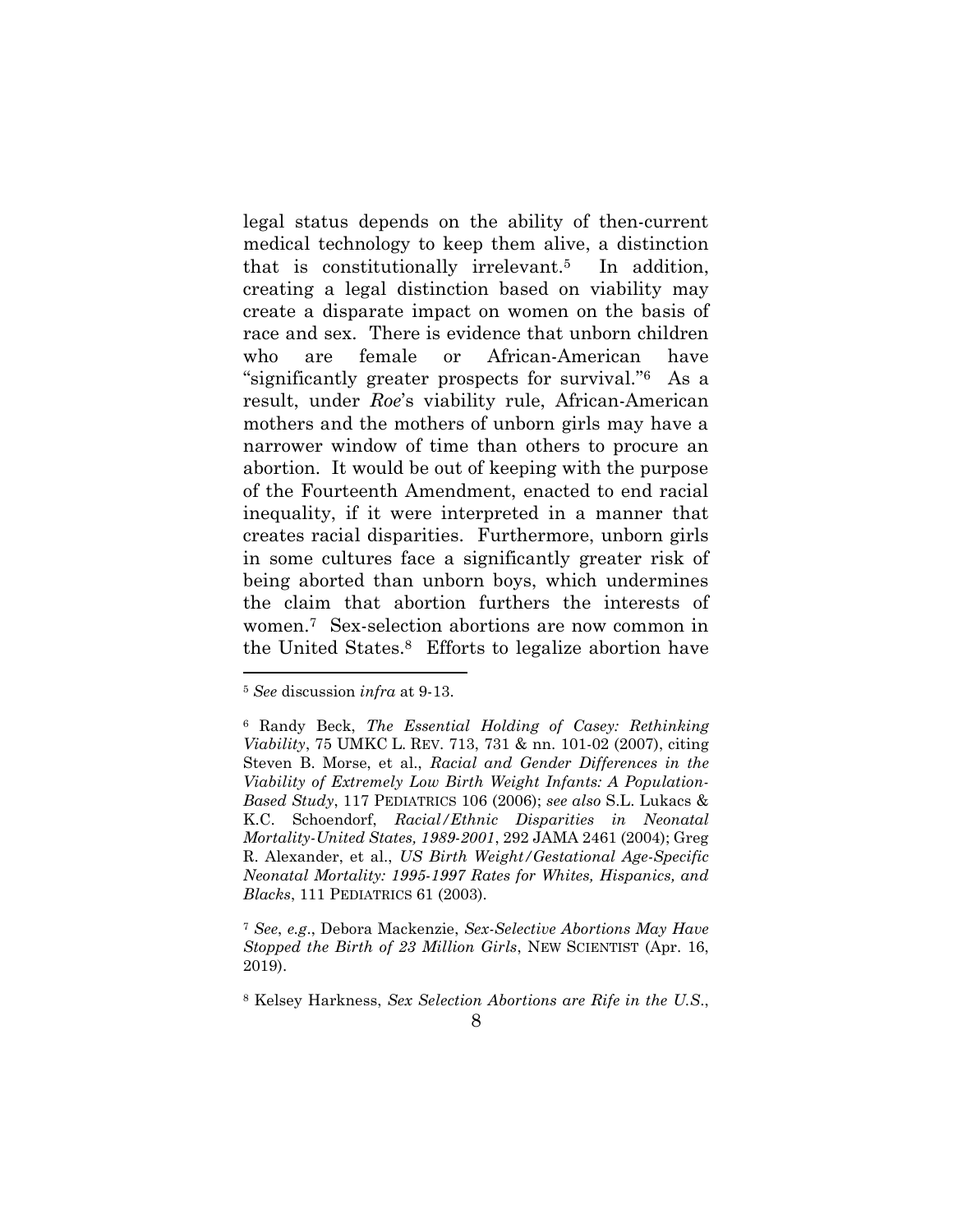also been animated by explicitly eugenic goals, including an effort to abort persons with disabilities. Box v. Planned Parenthood, 139 S. Ct. 1780, 1782-91 (2019) (Thomas, J., concurring). Absent some clear textual or historical basis, the Constitution should not be construed to require a rule that creates so many inequities.

#### B. The Viability Rule Is Arbitrary, Lacking Any Principled Justification

"We must justify the lines we draw." So said the Casey plurality. 505 U.S. at 870. A "decision without principled justification," the plurality elaborated, "would be no judicial act at all." Id. at 865. Any claimed justification for an abortion right "must be beyond dispute." Id. (emphasis added).

Yet neither Roe, Casey, nor any other decision of this Court provides a "principled justification" for the viability rule, let alone one that is "beyond dispute."

Start with Roe. The Court admitted that the state has a legitimate interest in protecting unborn human life,9 but concluded that that interest did not become

NEWSWEEK (Apr. 14, 2016). By noting the disparate effects of the viability rule, we are not suggesting that the Court choose some other (but equally arbitrary) point in pregnancy that does not have those effects.

<sup>9</sup> Roe used the term "potential life," but that phrase "is a euphemism. No one really denies that the unborn human is alive as a biological matter before an abortion." Beck, The Essential Holding of Casey, 75 UMKC L. REV. at 726 n.76. This Court has acknowledged that the unborn child "by common understanding and scientific terminology … is a living organism while within the womb, whether or not it is viable outside the womb." Gonzales v.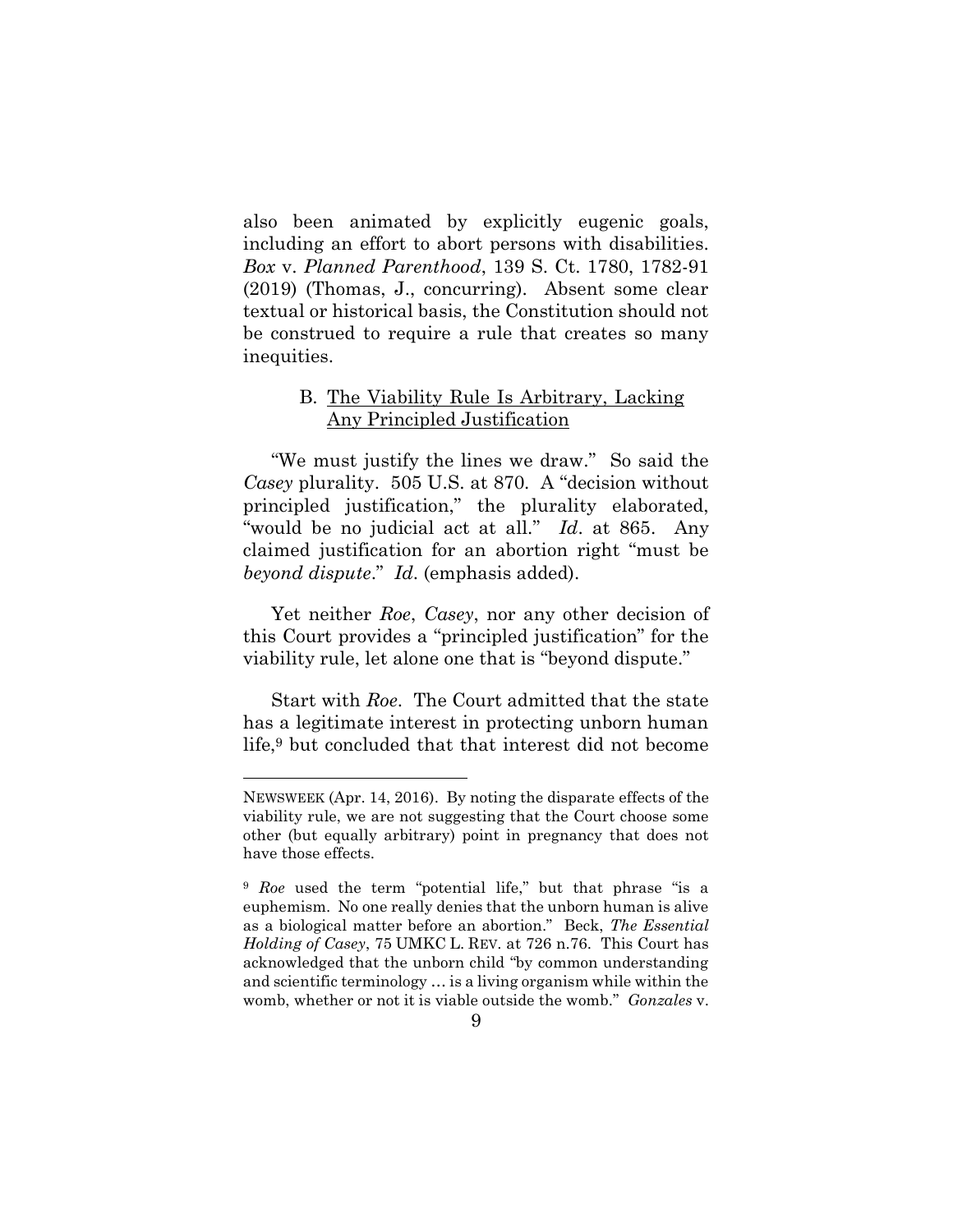compelling until viability because at that point the unborn child "has the capability of meaningful life outside the mother's womb." 410 U.S. at 163. Providing a definition of viability, and then using it as the basis for a conclusion that viability is the constitutionally meaningful point before which the state cannot prohibit abortion, is no explanation at all.10 As one commentator famously observed in the year Roe was decided, that "explanation"—the only one proffered by the Court—"mistake[s] a definition for a syllogism."<sup>11</sup>

The Casey plurality offered one sentence to support retention of Roe's viability rule, and that sentence, like the original Roe, merely defines viability:

The second reason [for retaining the viability rule apart from stare decisis, which the plurality presented as the first reason] is that the concept of viability, as we noted in Roe, is the time at which there is a realistic possibility of maintaining and nourishing a life outside the womb, so that the independent existence of

Carhart, 550 U.S. 124, 147 (2007). An unborn child is also indisputably human. Robert P. George and Christopher Tollefsen, EMBRYO: A DEFENSE OF HUMAN LIFE 3 (2008).

<sup>10</sup> See Randy Beck, Gonzales, Casey, and the Viability Rule, 103 NW. U.L. REV. 249, 273 n.139 (2009) (noting that recitation in Roe of the definition of viability in place of an explanation has long been criticized even by those scholars who describe themselves as pro-choice); id. at 253 (noting "the broad academic consensus that Roe failed to offer any argument in favor of the viability rule").

<sup>11</sup> John Hart Ely, The Wages of Crying Wolf: A Comment on Roe v. Wade, 82 YALE L. J. 920, 924 (1973).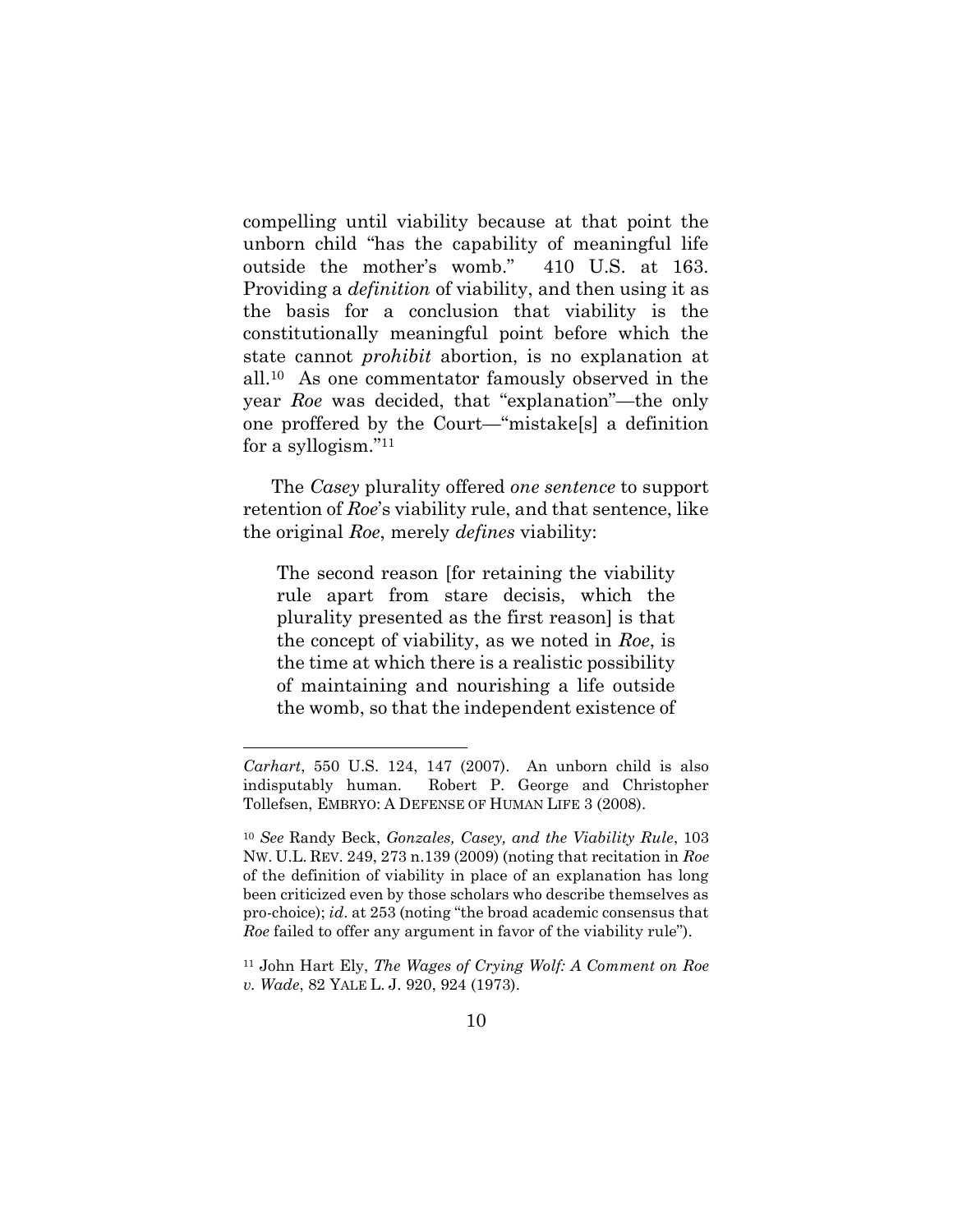the second life can in reason and all fairness be the object of state protection that now overrides the rights of the woman.

505 U.S. at 870. But the plurality offers no explanation for why "reason" and "fairness" bar abortion prohibitions before viability.

The absence of an explanation did not go unnoticed at the time Casey was decided. Justice Scalia observed:

The arbitrariness of the viability line is confirmed by the Court's inability to offer any justification for it beyond the conclusory assertion that it is only at that point that the unborn child's life "can in reason and all fairness" be thought to override the interests of the mother. Precisely why is it that, at the magical second when machines currently in use … are able to keep an unborn child alive apart from its mother, the creature is suddenly able (under our Constitution) to be protected by law, whereas before that magical second it was not? That makes no more sense than according infants legal protection only after the point when they can feed themselves.

Id. at 989 n.5 (Scalia, J., concurring in the judgment in part, dissenting in part) (internal citations omitted).

The three-justice plurality's decision to retain the viability rule while jettisoning other central aspects of Roe (specifically the trimester framework and strict scrutiny) is especially puzzling in light of two additional factors. First, the plurality expressly and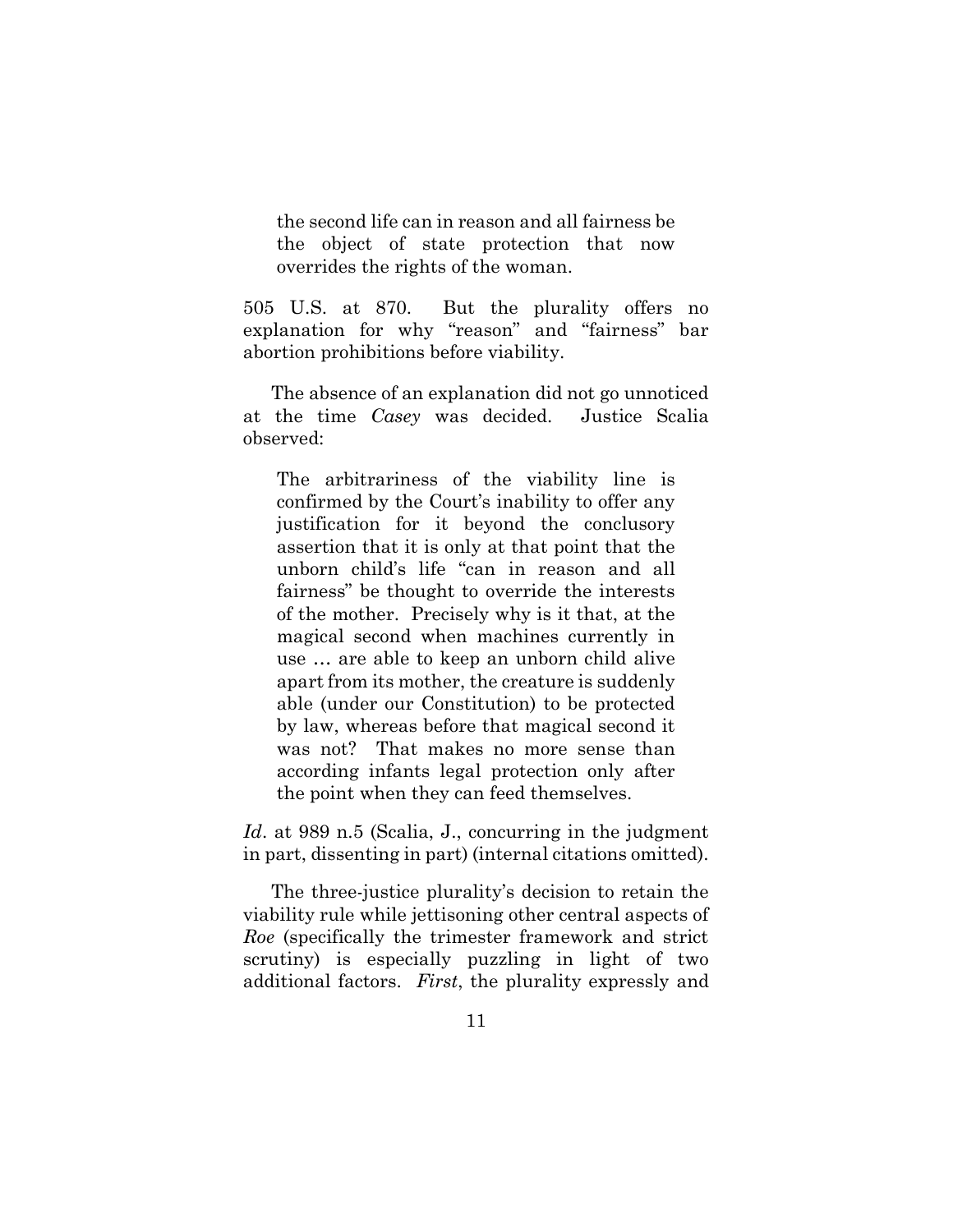correctly acknowledged that the state has an "important," "legitimate," "substantial," and "profound" interest, throughout pregnancy, in protecting unborn human life. Id. at 875-76, 878. But if that is the case, then why is the state forbidden to prohibit abortion before viability? Second, two members of the *Casey* plurality had earlier *admitted*, in opinions they authored or joined, that the viability rule was arbitrary,12 a view shared at one time or another by no less than five other sitting justices.<sup>13</sup>

Indeed, the author of Roe was among them. Initially proposing the end of the first trimester as the point at which abortions could be prohibited, Justice Blackmun admitted that the selection of that point was as arbitrary as the choice of quickening or *viability*, an admission that is now public record.<sup>14</sup>

<sup>12</sup> Akron v. Akron Ctr. for Reprod. Health, 462 U.S. 416, 461 (1983) (O'Connor, J., dissenting) ("The choice of viability as the point at which the state interest in *potential* life becomes compelling is no less arbitrary than choosing any point before viability or any point afterward."), overruled on other grounds, Casey, 505 U.S. at 870, 882-83; Webster v. Reprod. Health Servs., 492 U.S. 490, 519 (1989) (plurality opinion) (Rehnquist, C.J., joined by White and Kennedy, JJ.) ("[W]e do not see why the State's interest in protecting potential human life should come into existence only at the point of viability, and that there should therefore be a rigid line allowing state regulation after viability but prohibiting it before viability.").

<sup>13</sup> Randy Beck, Twenty-Week Abortion Statutes: Four Arguments, 43 HASTINGS CONST. L.Q. 187, 192 & n.30 (2016) (listing all seven justices with relevant citations).

<sup>14</sup> Cover Memorandum of Justice Blackmun Accompanying Draft of Roe v. Wade, quoted in David Garrow, LIBERTY AND SEXUALITY 580 (2005) ("You will observe that I have concluded that the end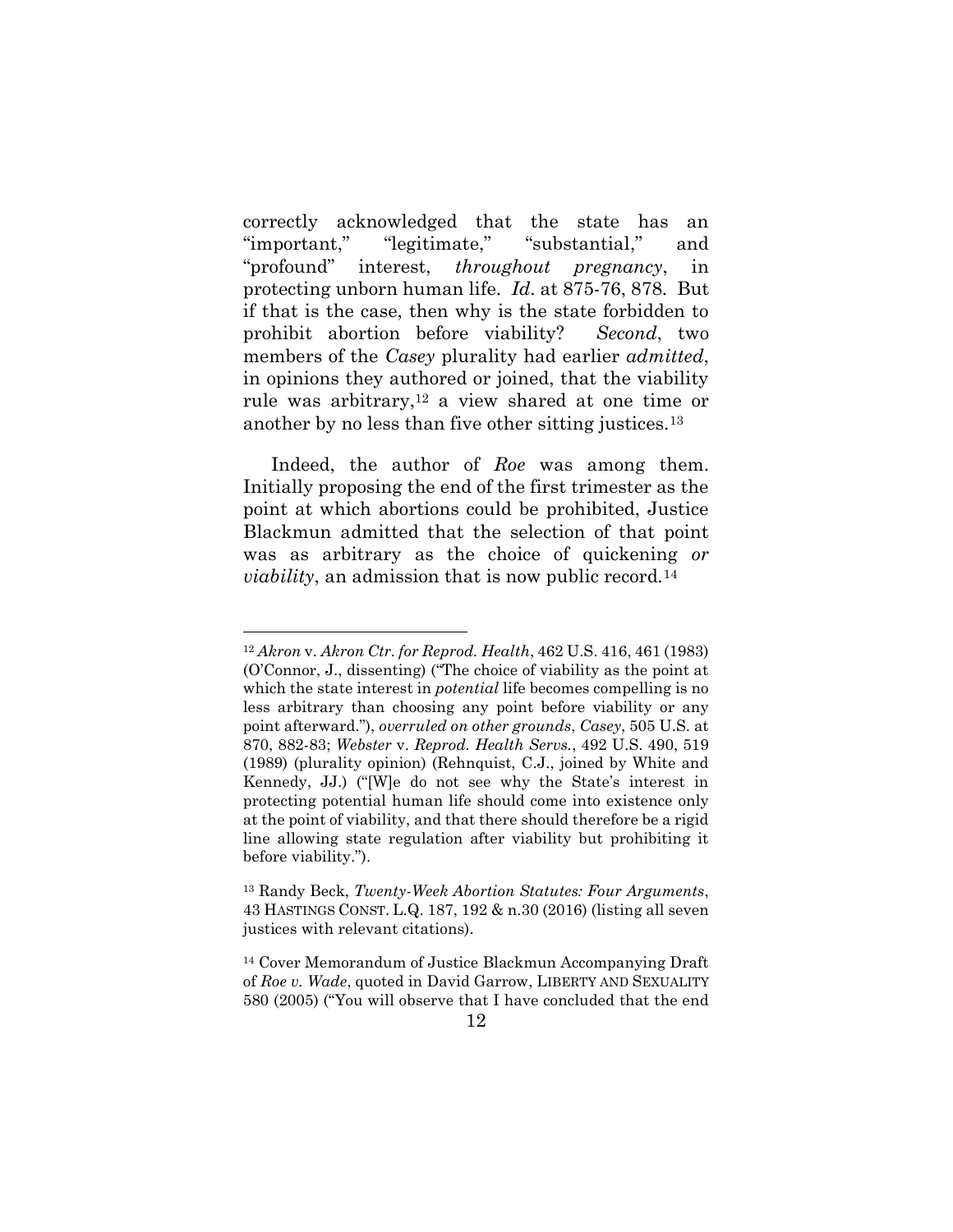In short, this Court has never justified the lines it has drawn or provided a "principled justification," let alone one "beyond dispute," in regard to Roe's viability rule.

## C. The Viability Rule Has Never Met with General Acceptance by the American Public, Judges, or Legal Scholars.

Landmark decisions of this Court, regardless of the reaction they elicit at the time, have generally come to be accepted over time as part of the fabric of our law and society. This is not true of Roe.

For purposes of comparison, consider Brown v. Board of Education, 347 U.S. 483 (1954). Brown's holding that racially segregated schools offend the Constitution is an unquestioned and universally accepted proposition in American life and society even if it was not initially. By contrast, after decades of experience, the viability rule has never met with anything even close to universal public acceptance in the United States. Quite the contrary, public opinion over time has trended in the opposite direction. In 1996, 65% of the American public "said that abortion should be generally illegal in the second trimester," compared to only 26% who thought it should be legal at that stage.15 By 2011, an even larger majority, 71%

of the first trimester is critical. This is arbitrary, but perhaps any other selected point, such as quickening or viability, is equally arbitrary.").

<sup>15</sup> Randy Beck, State Interests and the Duration of Abortion Rights, 44 MCGEORGE L. REV. 31, 41 (2013) (citing the surveys). Opinion polls that merely ask "do you support Roe" may be suspect because of public misperceptions about what Roe held.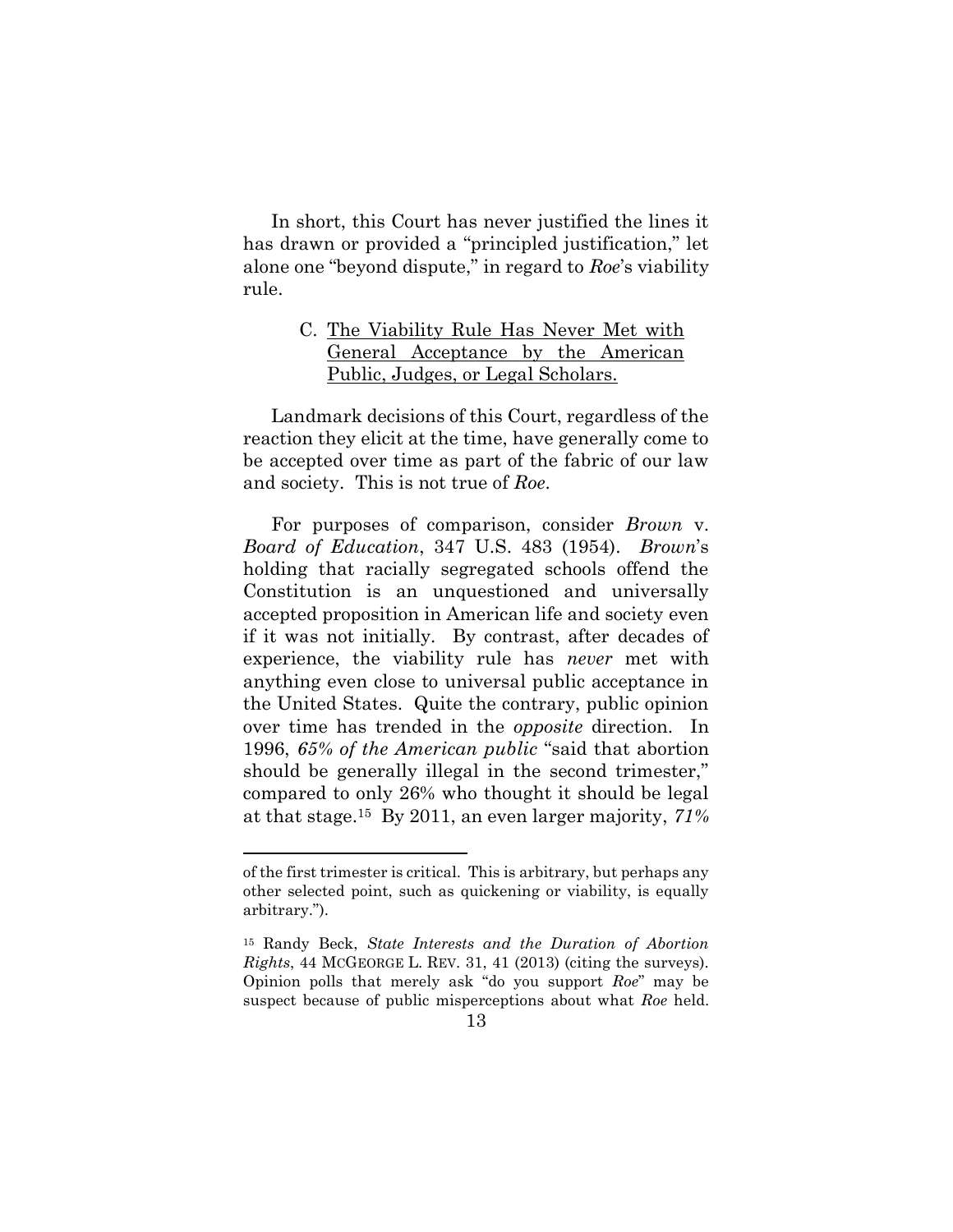percent of Americans, believed that abortion should generally be illegal in the second trimester compared to 24% who thought it should generally be legal at that stage.<sup>16</sup>

While opinion polls do not decide constitutional cases, this underscores, nearly 50 years after Roe, how radically out of sync the viability rule is with the views of the American public, and how much of mainstream America has rejected it. Even more indicative of this are the numerous abortion statutes, enacted prior to and after Roe, that forbid abortion without reference to viability.<sup>17</sup>

One sign of a decision's virtues or vices is its reception by lower court judges. By that measure, Roe and Casey score consistently low marks. Inferior courts follow those decisions as they are required to do, but often under vocal protest and with candid

The polls we cite here focus on questions relating to specific stages of pregnancy.

<sup>16</sup> Id. Some polls also show majority support for prohibitions on abortion at even earlier stages of pregnancy. See, e.g., Matthew Sheffield, Poll: Majority Thinks Fetal Heartbeat Abortion Bans Aren't Too Restrictive, THE HILL (May 15, 2019) ("More than half of registered voters believe that laws banning abortion after the sixth week of pregnancy are not too restrictive, according to a new Hill-HarrisX survey.").

<sup>17</sup> See Paul Benjamin Linton, Overruling Roe v. Wade: Lessons from the Death Penalty, 48 PEPP. L. REV. 261, 333-40 (2021) (compiling statutes). The viability rule is also out of sync with international norms. O. Carter Snead, A Time for Courage on the Supreme Court, NEWSWEEK (May 20, 2021) (noting that "we are one of only seven nations that permits elective abortions after 20 weeks' gestation").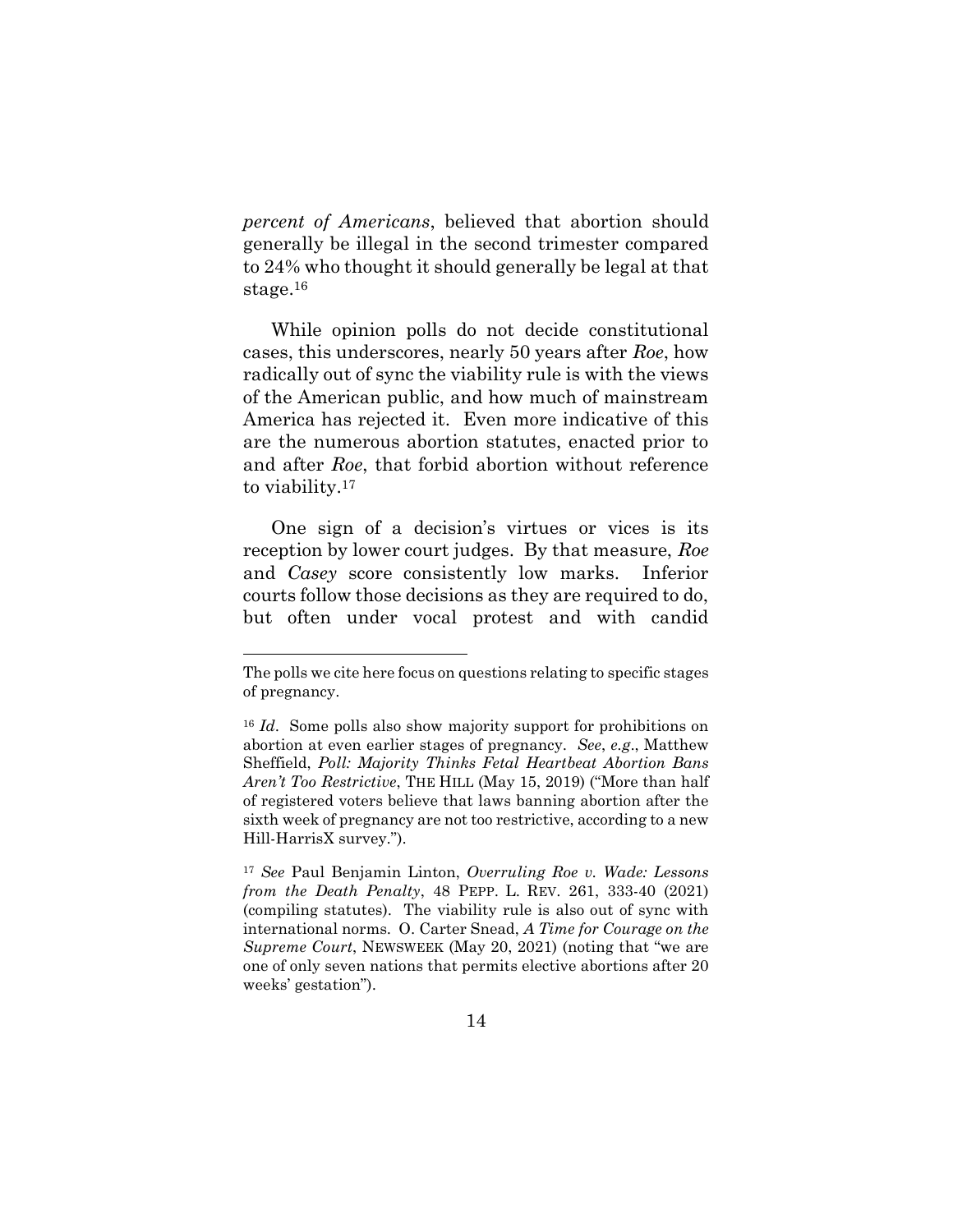criticism. "Nothing in the text or original understanding of the Constitution establishes a right to an abortion," wrote one member of the appellate panel that heard this very case. Jackson Women's Health Org. v. Dobbs, 945 F.3d 265, 277 (5th Cir. 2019) (Ho, J., concurring in the judgment). A federal appellate judge in another circuit notes the unfortunate effect that Roe and Casey have had on federal courts and the resulting instability in the law. Preterm-Cleveland v. McCloud, 994 F.3d 512, 536 (6th Cir. 2021) (Sutton, J., concurring) ("Today's case, it seems to me, is Exhibit A in a proof that federal judicial authority over the issue [of abortion] has not been good for the federal courts or for increased stability over this difficult area of law.").

The viability rule has come in for particular criticism by the federal and state appellate bench.<sup>18</sup> Members of this Court have been among the rule's sharpest critics. See note 12, supra; see also Beck, Twenty-Week Abortion Statutes, at 192 & n.30 (compiling criticism of the viability rule by individual Justices).

Roe and Casey have also been subjected to withering and continuing criticism in the legal academy, including by those who self-identify as pro-

<sup>18</sup> E.g., MKB Mgmt. Corp. v. Stenehjem, 795 F.3d 768, 776 (8th Cir. 2015) (concluding that the "viability standard discounts the legislative branch's recognized interest in protecting unborn children"); Little Rock Family Planning Services v. Rutledge, 984 F.3d 682, 693 (8th Cir. 2021) (Shepherd, J., concurring) (concluding that "the viability standard fails to adequately consider the substantial interest of the state in protecting the lives of unborn children").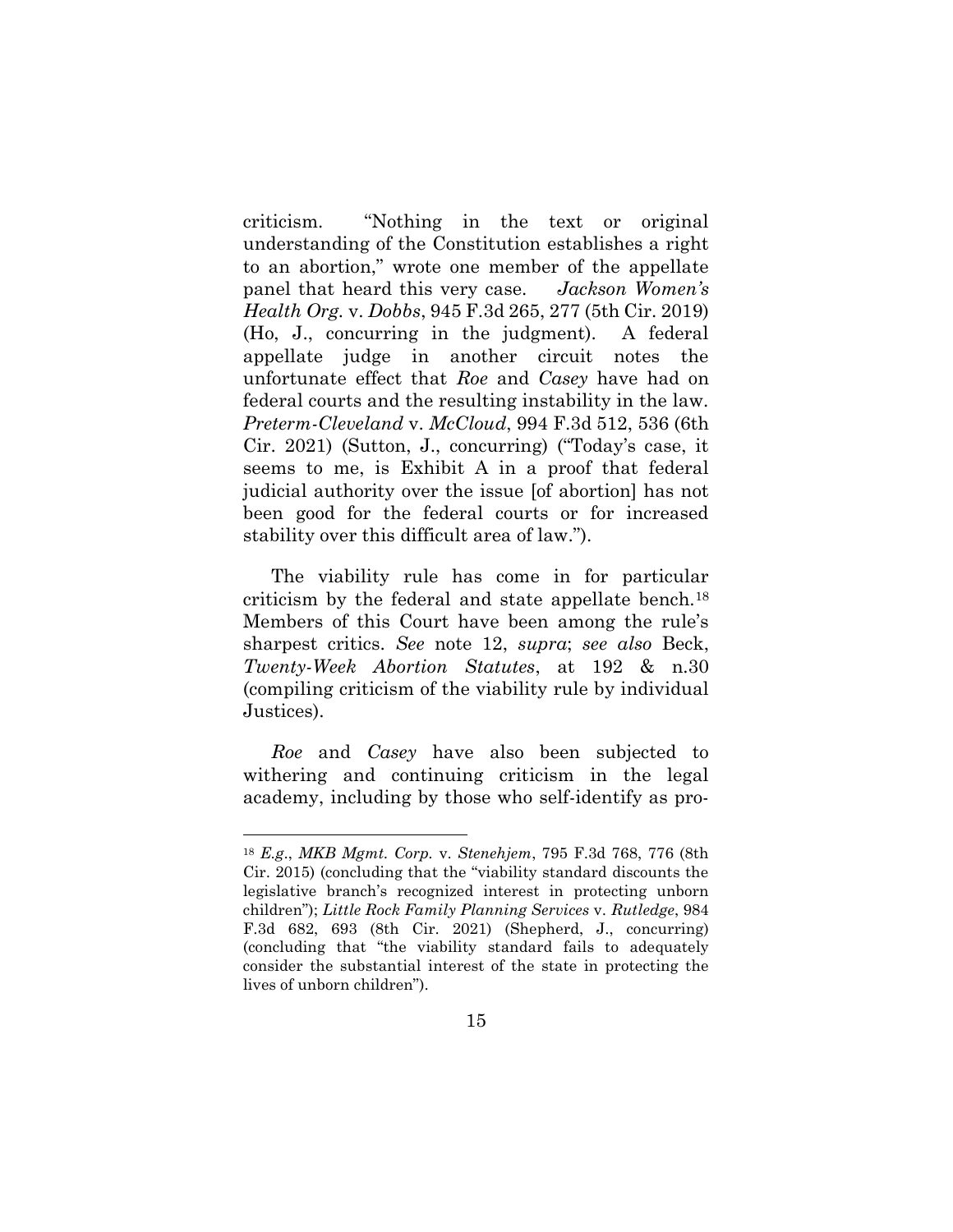choice.19 Indeed, even those who support an abortion right often attempt to construct alternative justifications for it. There would be no reason for books like "What Roe Should Have Said" were Roe defensible on its original terms.20 Of course, even in Casey itself, seven justices refused to defend Roe on its original terms—the four who rejected Roe altogether and the three in the plurality who rejected Roe's trimester framework and strict scrutiny but not its viability rule.

### D. Multiple State Interests Justify Prohibitions on Abortion Before Viability.

There is an unfortunate tendency in abortion cases to become lost in minutiae. The factual record in individual cases can be lengthy and complex, the case law complicated and difficult to apply. But these casespecific features cannot disguise the tragedy that is the common denominator in these cases: the intentional destruction, on an unprecedented scale, of the most innocent and defenseless of the human family. In the truest sense, they are our *family*, our brothers and sisters. Like all members of the human family, they should be treasured and loved. Nothing in the Constitution requires states to stand idly by while their lives are deliberately taken.

 $19 E.g.,$  Forsythe & Presser, The Tragic Failure of Roe v. Wade, at 88 n.13 (citing scholarly articles).

<sup>20</sup> See, e.g., Jack M. Balkin (ed.), WHAT ROE V. WADE SHOULD HAVE SAID: THE NATION'S TOP LEGAL EXPERTS REWRITE AMERICA'S MOST CONTROVERSIAL DECISION (2005).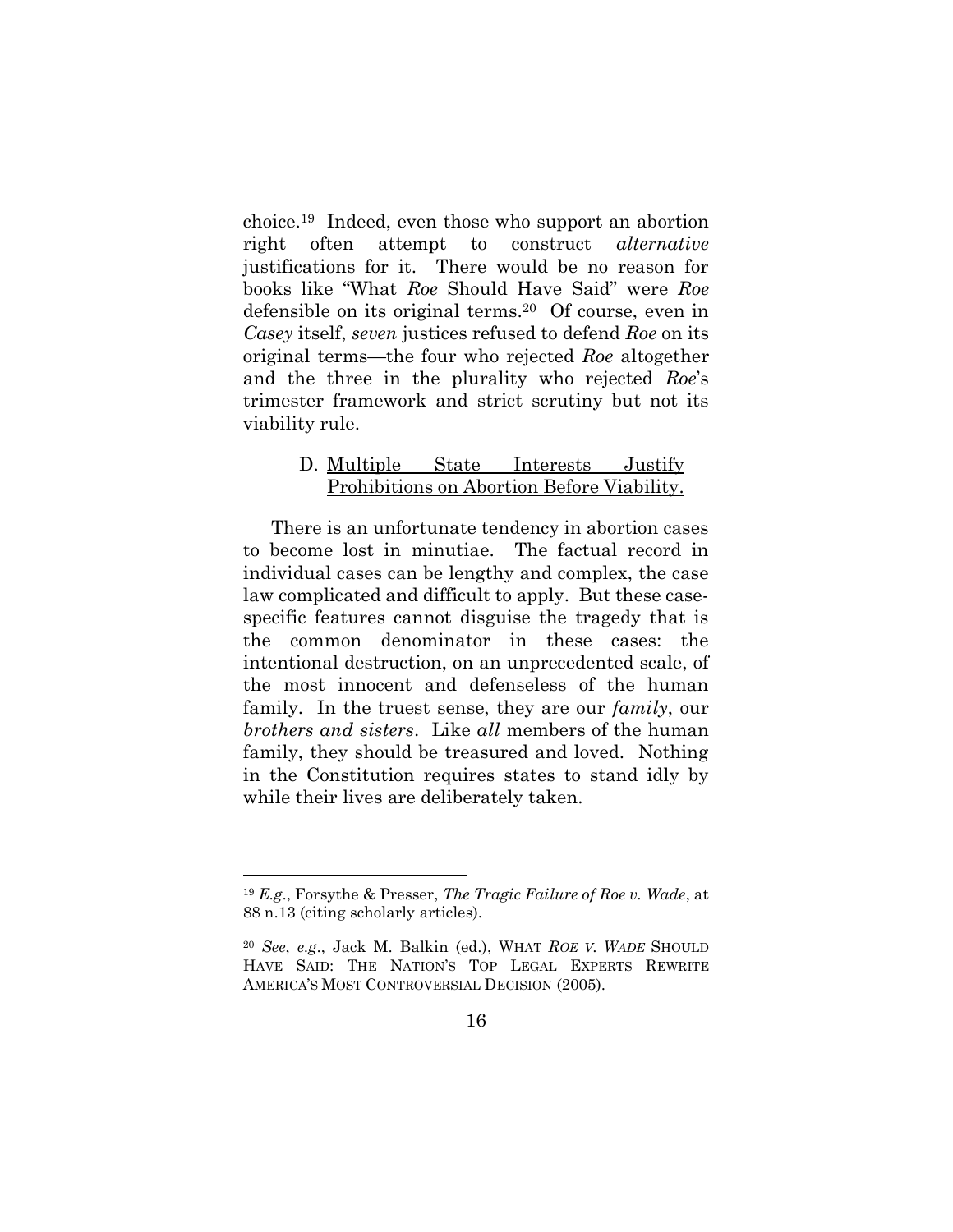States have many interests in prohibiting the intentional taking of unborn human life. We will discuss two of them.

#### 1. Protecting Human Life

Both the founders and the drafters of the Fourteenth Amendment recognized the right to life as the first right protected by government.<sup>21</sup> The priority given to this right is no accident. It is the logical starting point in any discussion of the fundamental rights of persons. All other rights, interests, and values secured by the government are meaningless if one does not first possess the right simply to live. Thus, ours has always been a society that "strongly affirms the sanctity of life." Furman v. Georgia, 408 U.S. 238, 286 (1972) (Brennan, J., concurring).

Decisions of this Court recognize the state's "interest in the protection and preservation of human life, and there can be no gainsaying this interest." Cruzan v. Director, Missouri Dep't of Health, 497 U.S. 261, 280 (1990). "The States—indeed, all civilized nations—demonstrate their commitment to life by treating homicide as a serious crime." Id. The same can be said for state prohibitions on assisted suicide,

 $21$  The Declaration of Independence places the right to life first in the list of inalienable rights. The Fifth and Fourteenth Amendments list the right to life first among those rights of which the government cannot deprive a person without due process of law. Thomas Jefferson's March 31, 1809 letter to the Republican Citizens of Washington County, Maryland, stated: "The care of human life and happiness, and not their destruction, is the first and only legitimate object of good government." 8 THE WRITINGS OF THOMAS JEFFERSON 165 (H.A. Washington, ed.) (1871).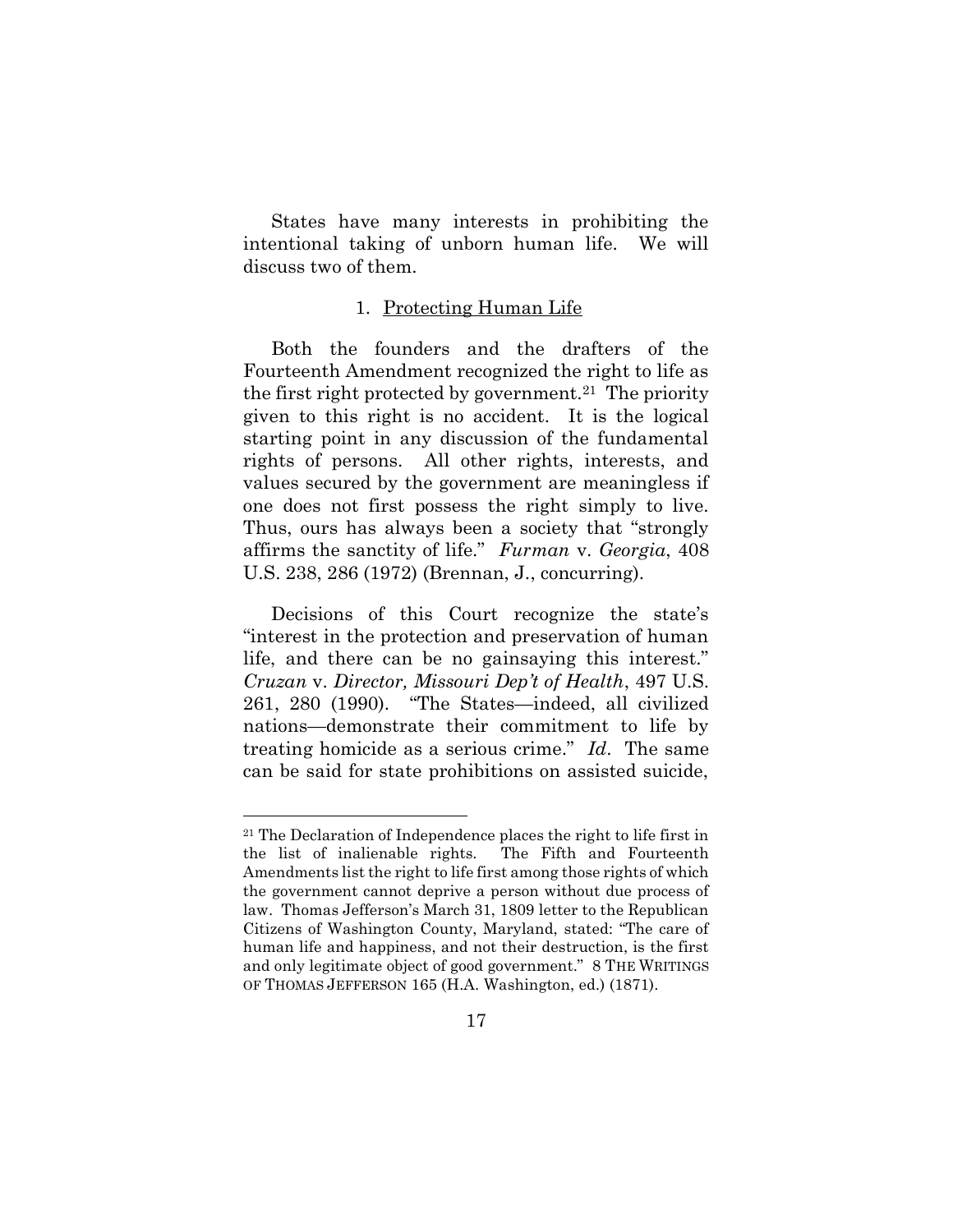which are "longstanding expressions of the States' commitment to the protection and preservation of all human life." *Washington v. Glucksberg*, 521 U.S. 702, 710 (1997).

Abortion involves the purposeful taking of an innocent human life and, like the homicide of a born person, it is a proper subject of prohibition by the state. "Among all the crimes which can be committed against life, procured abortion has characteristics making it particularly serious and deplorable." Pope John Paul II, Encyclical Letter Evangelium vitae, ¶ 58 (1995). The Second Vatican Council speaks of abortion, together with infanticide, as an "unspeakable crime." Pastoral Constitution on the Church in the Modern World (Guadium et spes), ¶ 51 (1965). This follows from the act itself, which is deadly in intention and consequence, and from the inherent sanctity and dignity of the innocent child whose destruction is intended:

> The moral gravity of procured abortion is apparent in all its truth if we recognize that we are dealing with murder and, in particular, when we consider the specific elements involved. The one eliminated is a human being at the very beginning of life. No one more absolutely *innocent* could be imagined….

> Human life is sacred and inviolable at every moment of existence, including the initial phase which precedes birth.

Evangelium vitae, ¶¶ 58, 61. "Reason alone," as the current pontiff has observed, "is sufficient to recognize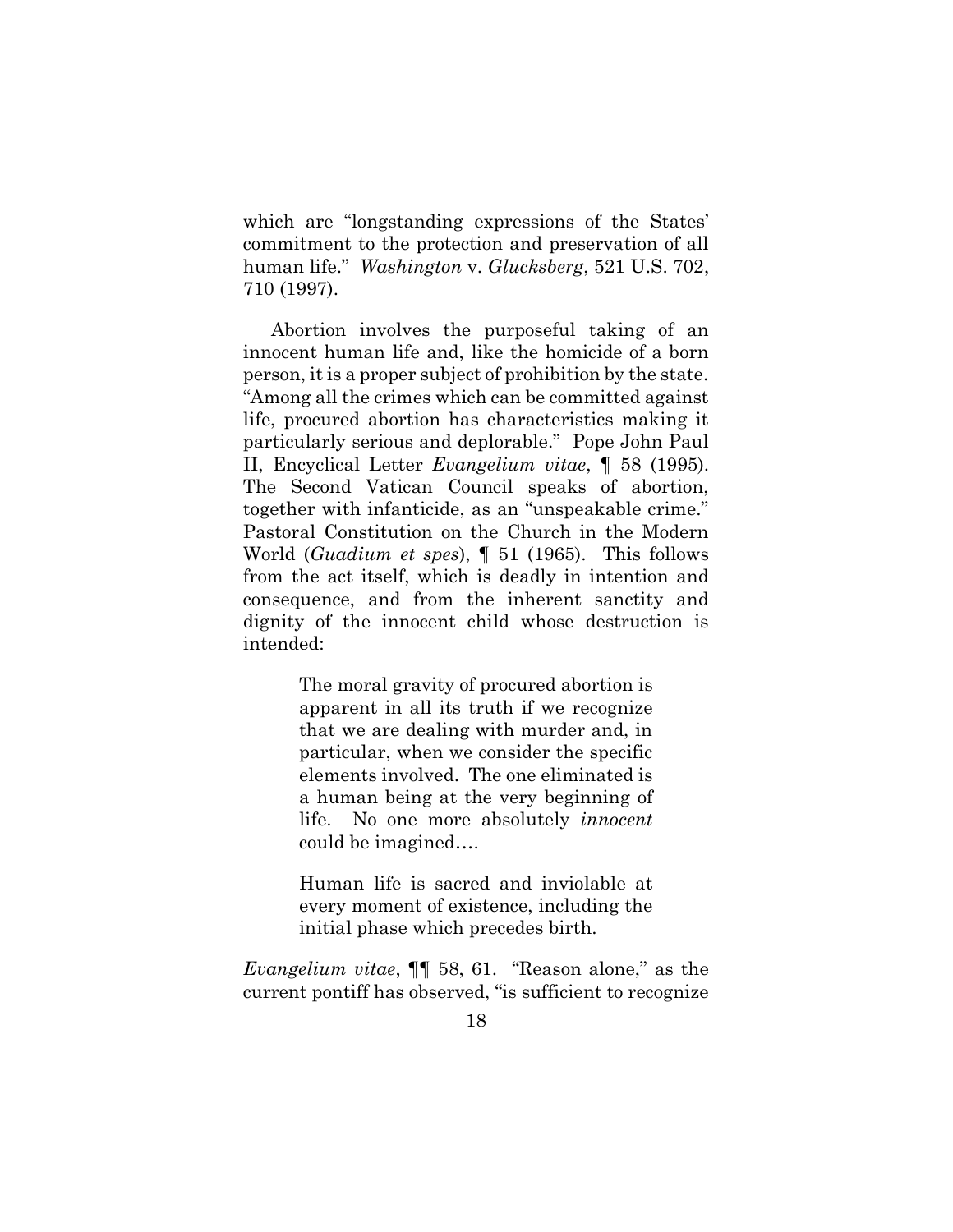the inviolable value of each single human life," including that of the unborn. Pope Francis, Apostolic Exhortation Evangelii gaudium, ¶ 213 (2013).

#### 2. Protecting the Integrity and Ethics of the Medical Profession

"There can be no doubt the government 'has an interest in protecting the integrity and ethics of the medical profession." Gonzales, 550 U.S. at 157, quoting Glucksberg, 521 U.S. at 731. "[T]he state has 'legitimate concern for maintaining high standards of professional conduct' in the practice of medicine." Gonzales at 157, quoting Barsky v. Board of Regents, 347 U.S. 442, 451 (1954).

The animating purpose of the medical profession one might say the very heart of medicine—is to do no harm, to heal and alleviate pain and suffering. Any act that takes life is the antithesis of healing. Health care workers are called to a professional integrity that "tolerates no action that destroys life." Pontifical Council for Pastoral Assistance to Health Care Workers, NEW CHARTER FOR HEALTH CARE WORKERS, ¶ 52 (2016). For those reasons, it is entirely reasonable for the state to forbid health professionals to take a human life. That prohibition is applicable at any stage of life, including at its beginning and natural end. It does not offend the Constitution for the state to forbid the healing professions to cause or assist in causing an intentional killing. See, e.g., Glucksberg, 521 U.S. at 705-06, 735-36 (upholding a state law forbidding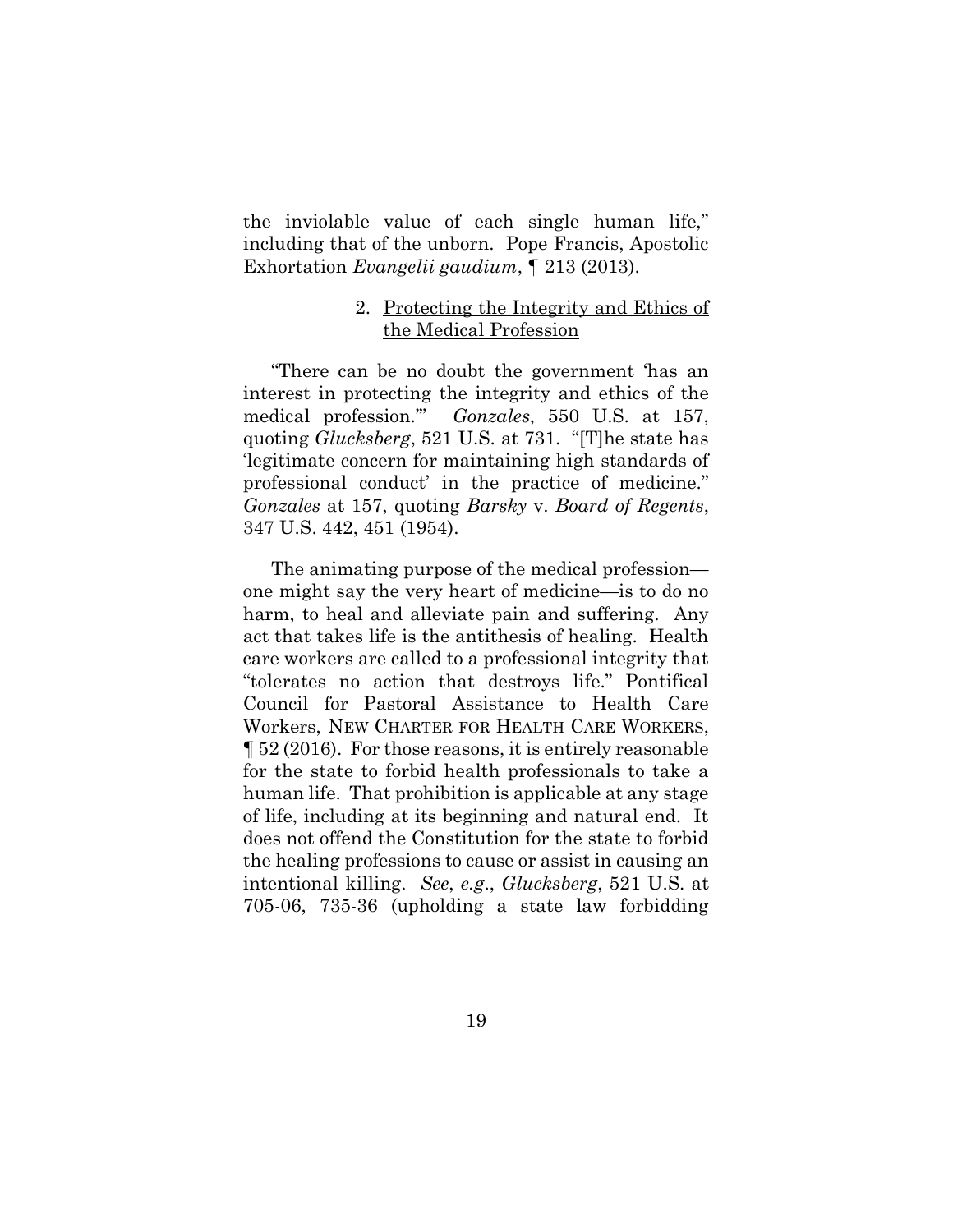assisted suicide against a constitutional challenge); Vacco v. Quill, 521 U.S. 793, 797, 809 (1997) (same).<sup>22</sup>

The state also has an interest in ensuring that health professionals *alleviate* (not cause) pain and suffering. The Petitioners proffered expert testimony that an unborn child is likely to experience pain as early as ten weeks after the last menstrual cycle. Jackson Women's Health Org. v. Dobbs, 945 F.3d at 279 (Ho, J., concurring in the judgment). The state has an obvious interest in preventing a physician from causing horrific pain, including that caused by an abortion in which an unborn child is literally torn limb from limb. Id. at 281.

## E. A Judicially Created Right to Abortion Before Viability Contradicts the Text and Structure of the Constitution.

That an abortion right is nowhere to be found in, or inferred from, the text of the Constitution or the Nation's history and traditions should be sufficient reason for the federal judiciary to leave the issue to the political branches. But the argument for not "constitutionalizing" abortion is even more compelling when one considers the tension—one is forced to say the conflict—that a judicially crafted abortion right creates with the text and structure of the Constitution.

First, an abortion right conflicts with the notion of a written Constitution, as well as the processes for

 $22$  Roe seriously erred (410 U.S. at 130-32) in its treatment of the Hippocratic oath. Martin Arbagi, Roe and the Hippocratic Oath, in ABORTION AND THE CONSTITUTION 159-81 (Dennis J. Horan, et al., eds.) (1987).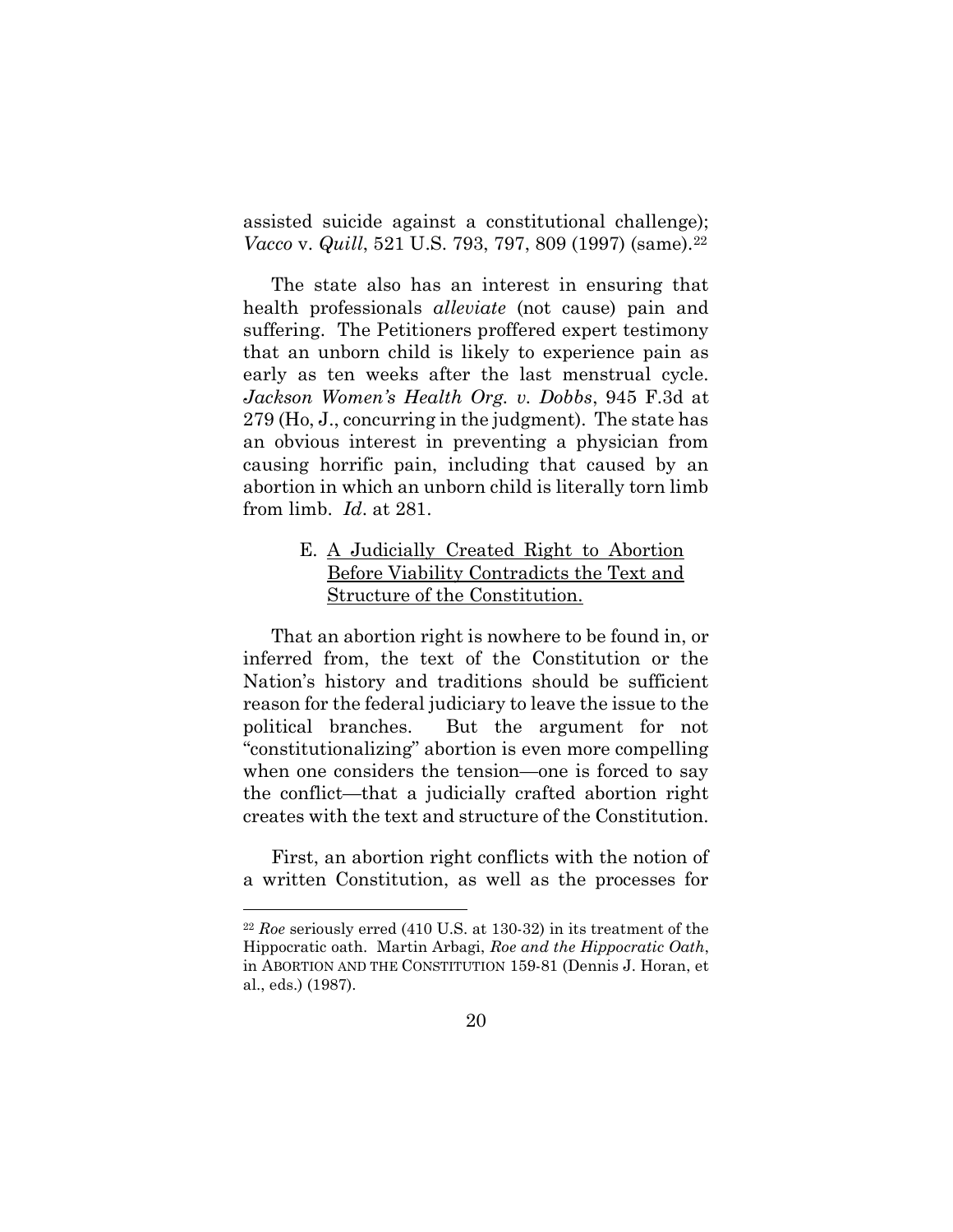amendment that the Constitution creates. Both are meaningless if federal courts are at liberty to rewrite the Constitution.

Second, the abortion right is in conflict with the structural restraints (such as separation of powers and federalism) that leave important issues up to the People through their elected representatives, state and federal.

The notion that it is the role of the federal judiciary, and not the elected branches of government, to decide such an important question of public policy as abortion conflicts with principles of popular sovereignty (consent of the governed) and separation of powers that lie at the very core of our constitutional government. The people's chosen representatives, who by virtue of their election and relatively short terms remain accountable to the people, are vested with exclusive lawmaking power subject only to such constraints as the people themselves have agreed to place beyond the reach of political majorities. State governments remain the repository of all political power not specifically delegated to the federal government. U.S. Const., amend. X; Nat'l Fed'n of Indep. Bus. v. Sebelius, 567 U.S. 519, 535-36 (2012). There is a constitutionally prescribed mechanism for amending the Constitution, and the judiciary plays no role in that process. U.S. Const., art. V. Finally, all officers of the federal government, including judges, are bound by oath to support "this Constitution," i.e., the Constitution which the people themselves adopted and have amended from time to time. U.S. Const., art. VI (emphasis added).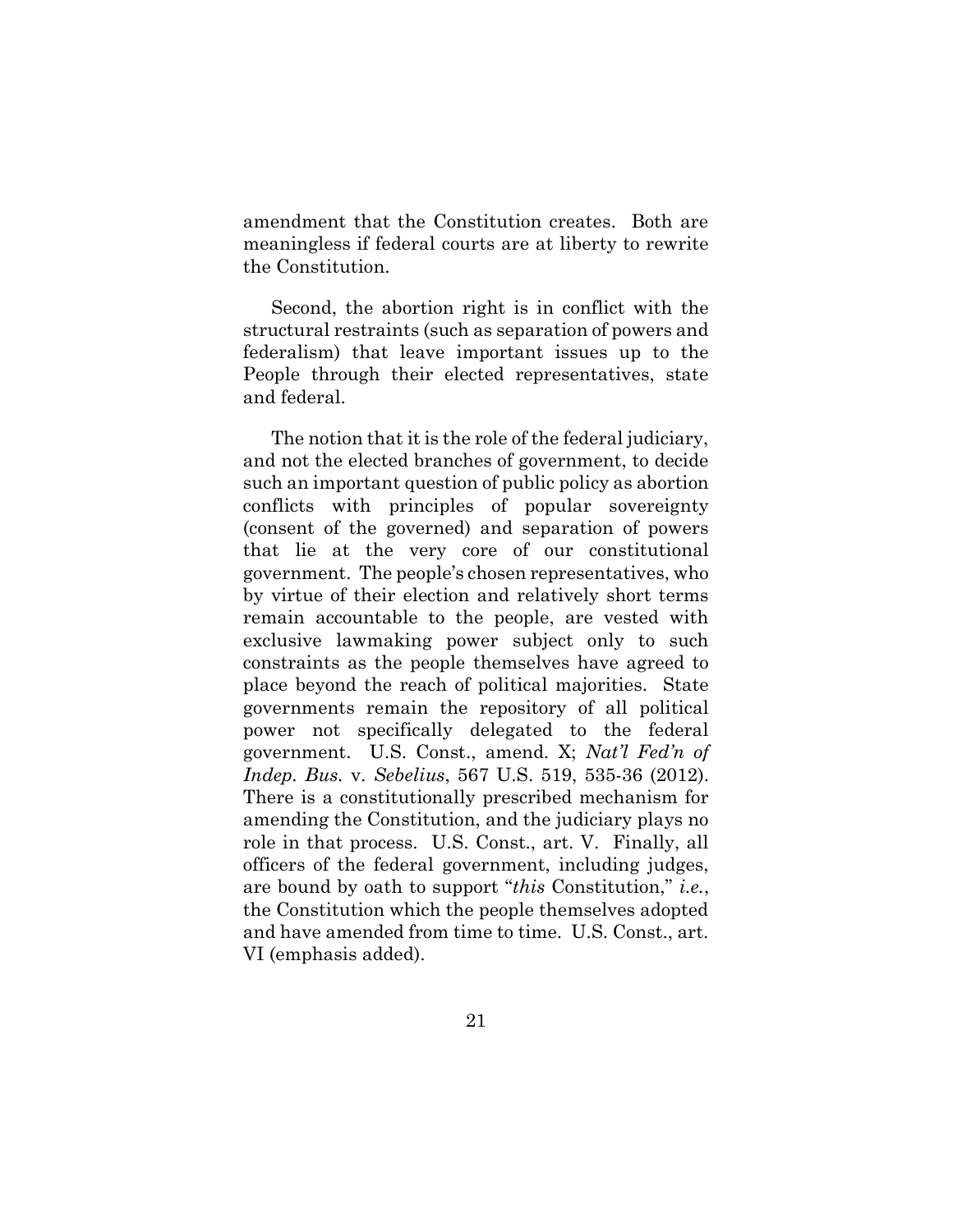All these fundamental features of our Constitution—popular sovereignty, separation of powers, representative government, the vesting of lawmaking authority in the legislative branch, federalism, the amendment process, and the prescribed oath of office—are in irreconcilable conflict with the claim of a constitutionally based right to an abortion.

The three-justice *Casey* plurality cited the institutional integrity of the Judiciary as a reason to retain an abortion right. The opposite is true. A correct understanding of the federal courts' role in American government requires rejection of the viability rule.

## II. Failure to Overturn the Viability Rule Will Have Continued Bad Consequences.

Casey purported to be a kind of grand compromise: states (a) could not ban abortion but (b) would have greater leeway to regulate it. Even assuming that such a compromise is an appropriate undertaking of the judicial branch—in our view, it is not—the second half of this attempted compromise, which has placed federal courts in the position of policing and secondguessing popularly enacted abortion regulations, has proven to be as jurisprudentially disastrous as the first half. Courts today are as busy as ever striking down modest abortion regulations under an ever-shifting standard of review that, in practice, has turned out to be more demanding than strict scrutiny.<sup>23</sup>

<sup>23</sup> See Planned Parenthood v. Com'r, 888 F.3d 300, 310 (7th Cir.

<sup>2018) (</sup>Manion, J., concurring in the judgment in part, dissenting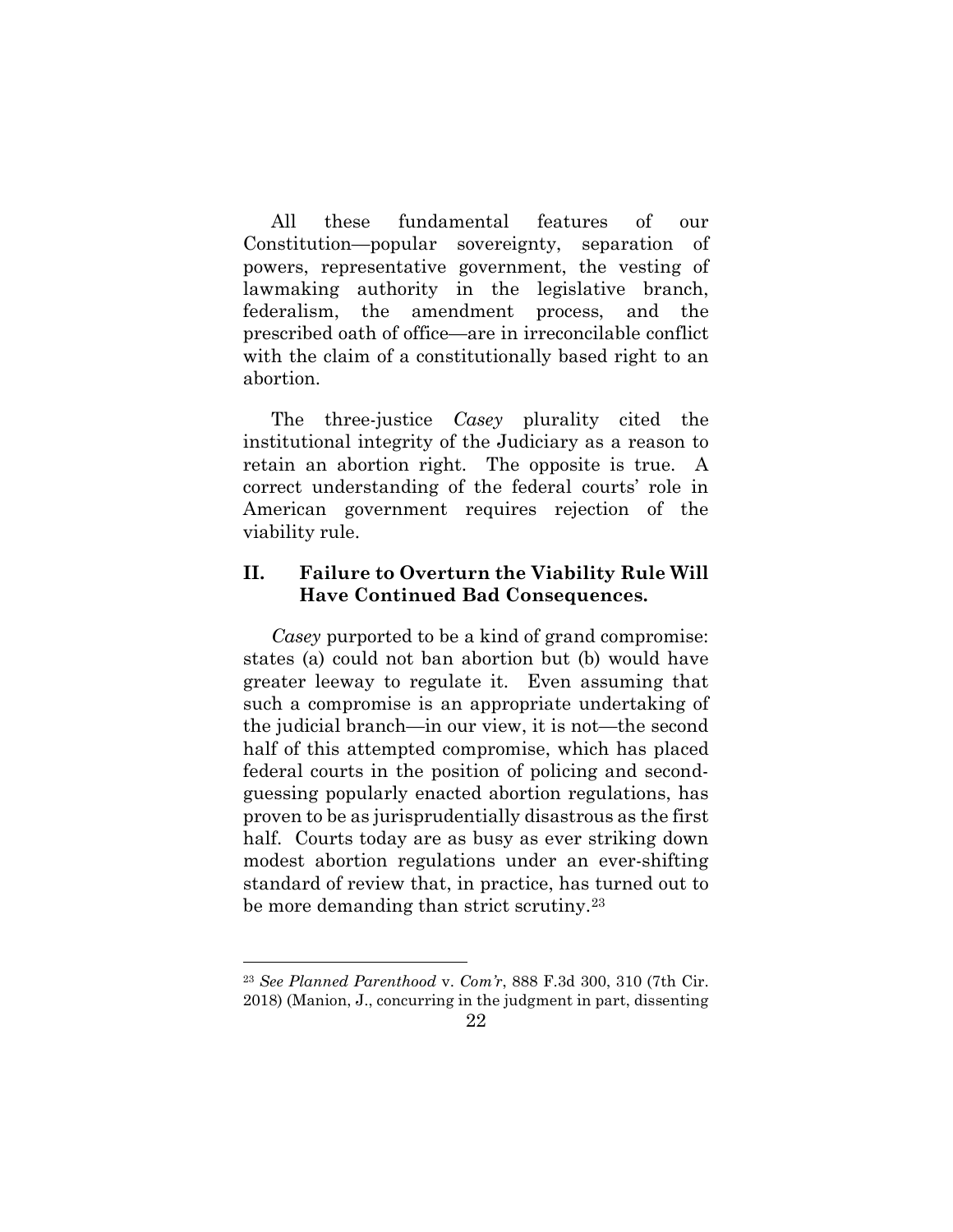In addition, the continued assertion of judicial authority over abortion has tainted the public's perception of the role of this Court and poisoned the process of judicial nominations and confirmations. Significant segments of the public, their elected officials, and popular media have come to view the Court as "political," owing, in major part, to the Court's continuing treatment of abortion as an appropriate arena of lawmaking for the federal courts. The best and (in our view) only way to disabuse the public of the mistaken notion that this Court is doing more than calling balls and strikes is to stop perpetuating the fiction that the Constitution addresses the subject of abortion. The solution—the one and only lasting solution—is to return the issue to the political branches.

A decision by this Court to continue treating abortion as a constitutional issue means that this Court will face questions downstream about what sorts of abortion regulations are permissible. Those questions, in turn, necessarily require the Court to decide what standard it will use, and how it will apply that standard, in reviewing abortion regulations. A three-justice plurality in Casey attempted to answer these questions with the "undue burden" and "large fraction" tests. But, after nearly 30 years of

in part) (observing that the abortion right under Casey is "more ironclad even than the rights enumerated in the Bill of Rights"), rev'd in part, 139 S. Ct. 1780 (2019). For a description of the twists and turns in this Court's abortion jurisprudence, see Moses, Institutional Integrity and Respect for Precedent, at 542- 53.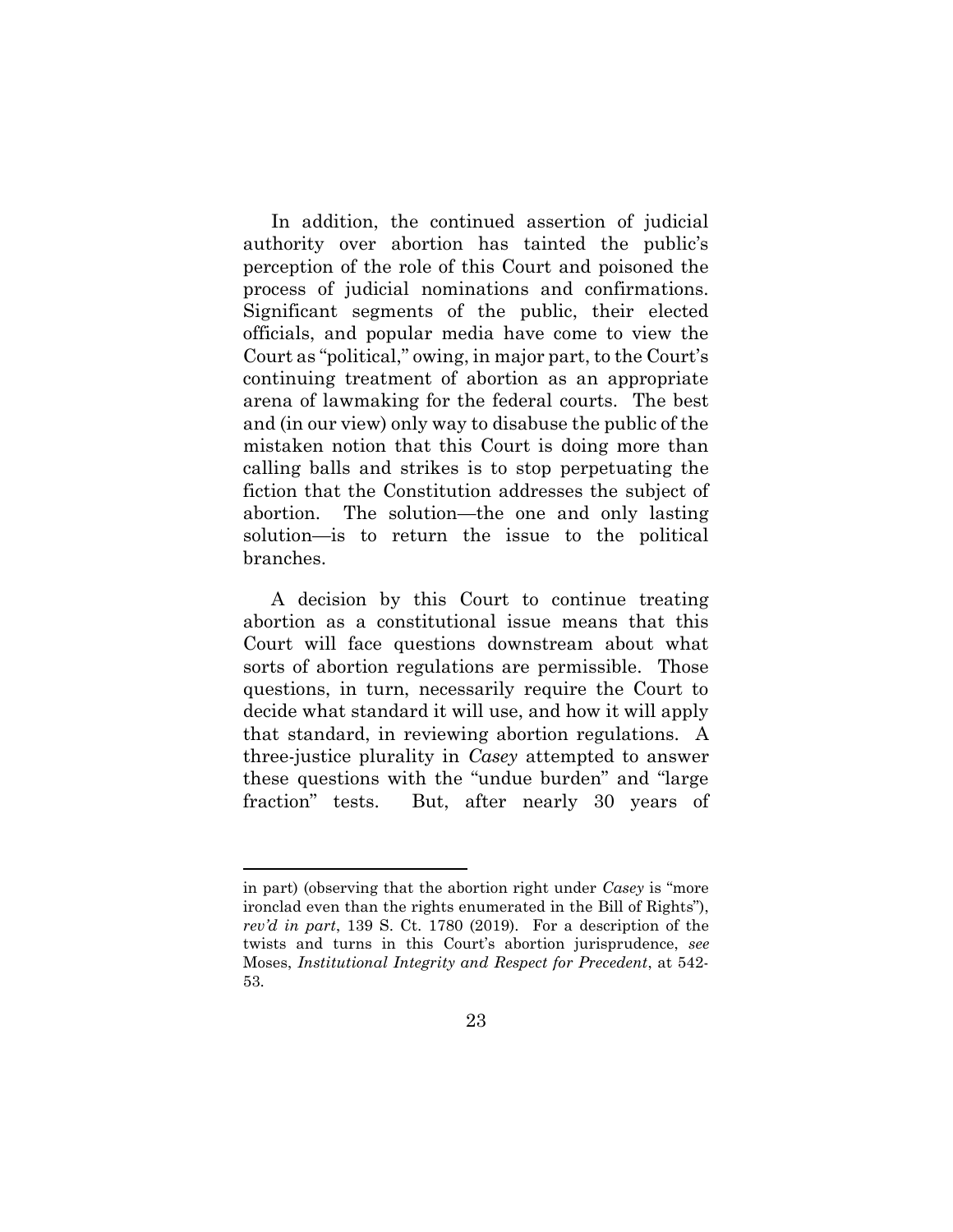experience, these tests have proven to be highly problematic for reasons we take up next.

#### A. The Undue Burden Standard Is Unworkable.

Casey defined an "undue burden" as a "substantial obstacle." 505 U.S. at 877. But "substantial obstacle" is as subjective and unworkable as "undue burden"—a problem noted by Justice Scalia when the test was first announced. Id., at 986-87 (Scalia, J., concurring in the judgment in part, dissenting in part) (describing the test as "inherently manipulable," "hopelessly unworkable," and gauged to conceal "raw judicial policy choices concerning what is 'appropriate' abortion legislation"); see also id. at 930 (Blackmun, J., concurring in part, dissenting in part) (concluding that Roe's strict scrutiny was "far less manipulable" than the undue burden standard adopted by the Casey plurality).

To this day, nearly 30 years after Casey, no one can say with confidence what an "undue burden" is. One federal appellate judge has concluded that the undue burden standard is so lacking in objective content that "folnly the Justices, the proprietors of the undueburden standard, can apply it to a new category of statute...." Planned Parenthood v. Box, 949 F.3d 997, 999 (7th Cir. 2019) (Easterbrook, J., concurring in denial of reh'g en banc) (emphasis added). That a seasoned federal appeals judge would reach this conclusion is a clear sign that the test, after nearly 30 years of experience, is not susceptible to neutral and objective application.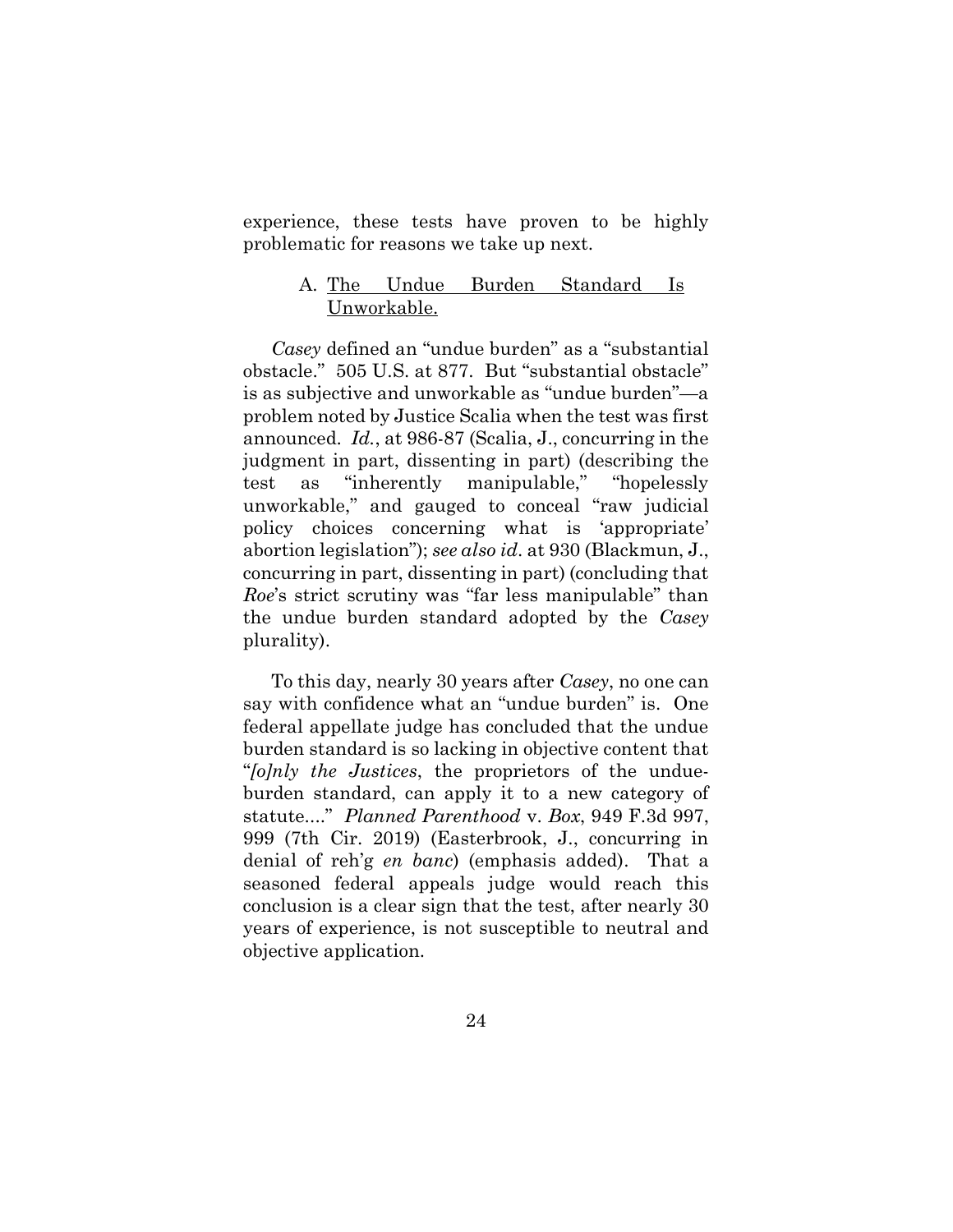Of course, if it were practicable to relegate all questions about the undue burden test to this Court, that would be no solution either. The Justices of this Court do not agree on how to apply the test. A classic illustration of this is that even the three Justices who penned the plurality opinion in Casey did not agree among themselves whether subsequently challenged laws imposed an undue burden. Justices O'Connor and Souter voted to strike down a Nebraska statute prohibiting partial-birth abortion, while Justice Kennedy voted to uphold it. Cf. Stenberg v. Carhart, 530 U.S. 914, 938 (2000) (claiming that a "straightforward application" of Casey required invalidation), with id. at 956-79 (Kennedy, J., dissenting) (reaching the opposite conclusion). Several years later, applying the undue burden test, Justice Kennedy voted to uphold a federal statute prohibiting partial-birth abortion, while Justice Souter voted to strike it down under the same test. Cf. Gonzales, 550 U.S. at 145-46, 168, with id. at 169-71 (Ginsburg, J., dissenting, joined by Souter, J., among others).<sup>24</sup>

In recent times, the confusion has only deepened. To take one example, there is now an unresolved question whether the undue burden test requires judges to balance the benefits and burdens of a challenged abortion law. In Whole Woman's Health v. Hellerstedt, 136 S. Ct. 2292 (2016), this Court held that it does. In June Medical Services v. Russo, 140 S. Ct. 2103 (2020), a four-justice plurality concluded that it does, but the five remaining justices, in separate

<sup>24</sup> Justice O'Connor, having retired from the Court, did not participate in Gonzales.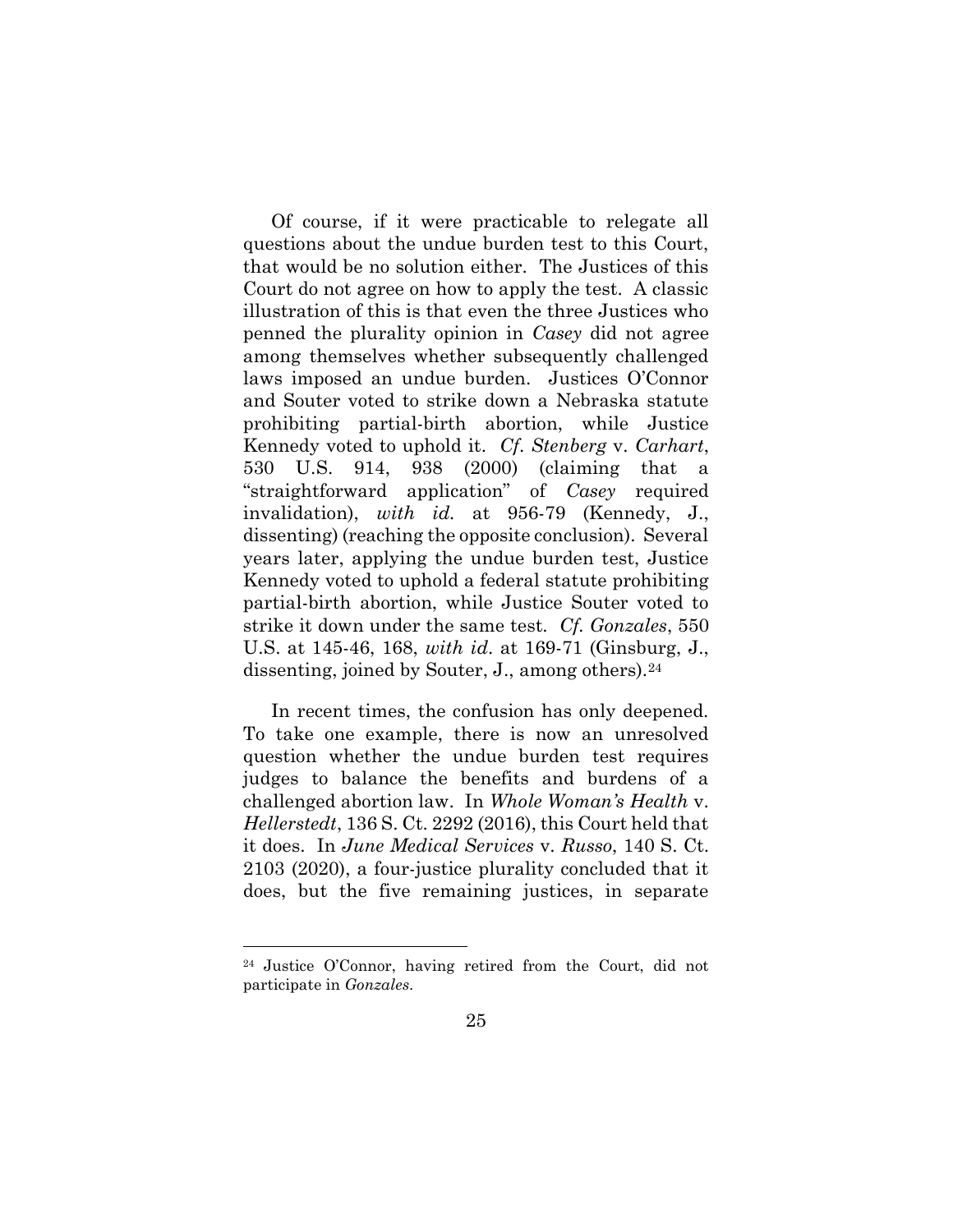opinions, disagreed. There is now a festering circuit split on whether to apply a balancing test.<sup>25</sup>

The unworkability of the undue burden test is just one of many signs that it should be rejected in favor of returning the abortion issue to the political branches.

#### B. The Large Fraction Test is Unworkable.

Casey requires facial invalidation of abortion legislation whose purpose or effect unduly burdens the decision of a "large fraction" of women to have an abortion. However, this Court has never indicated how one is to determine the fraction's numerator and denominator. Hellerstedt adopted an interpretation of the large fraction test in which the numerator and denominator appear to be identical. 136 S. Ct. at 2343 n.11 (Alito, J., dissenting) ("Under the Court's holding, we are supposed to use the same figure (women actually burdened) as both the numerator and the denominator. By my math, that fraction is always '1,'

<sup>25</sup> The Seventh Circuit uses a balancing test. Planned Parenthood v. Box, 991 F.3d 740 (7th Cir. 2021), petition for certiorari pending, No. 20-1375 (U.S.). The Eighth Circuit has rejected use of a balancing test. Hopkins v. Jegley, 968 F.3d 912, 915-16 (8th Cir. 2020); Little Rock Family Planning Servs. v. Rutledge, 984 F.3d at 687 n.2. A three-judge panel of the Fifth Circuit used a balancing test, but its opinion was subsequently vacated and the case is now pending before the en banc court. Whole Woman's Health v. Paxton, 978 F.3d 896, 904 (5th Cir. 2020), vacated and reh'g en banc granted, 978 F.3d 974 (5th Cir. 2020). Judges of the Sixth Circuit are almost evenly divided on the issue, with a slim majority declining to endorse a balancing test, but with the dissenters claiming that that portion of the majority opinion is dicta. Preterm-Cleveland v. McCloud, 994 F.3d 512 (6th Cir. 2021) (en banc).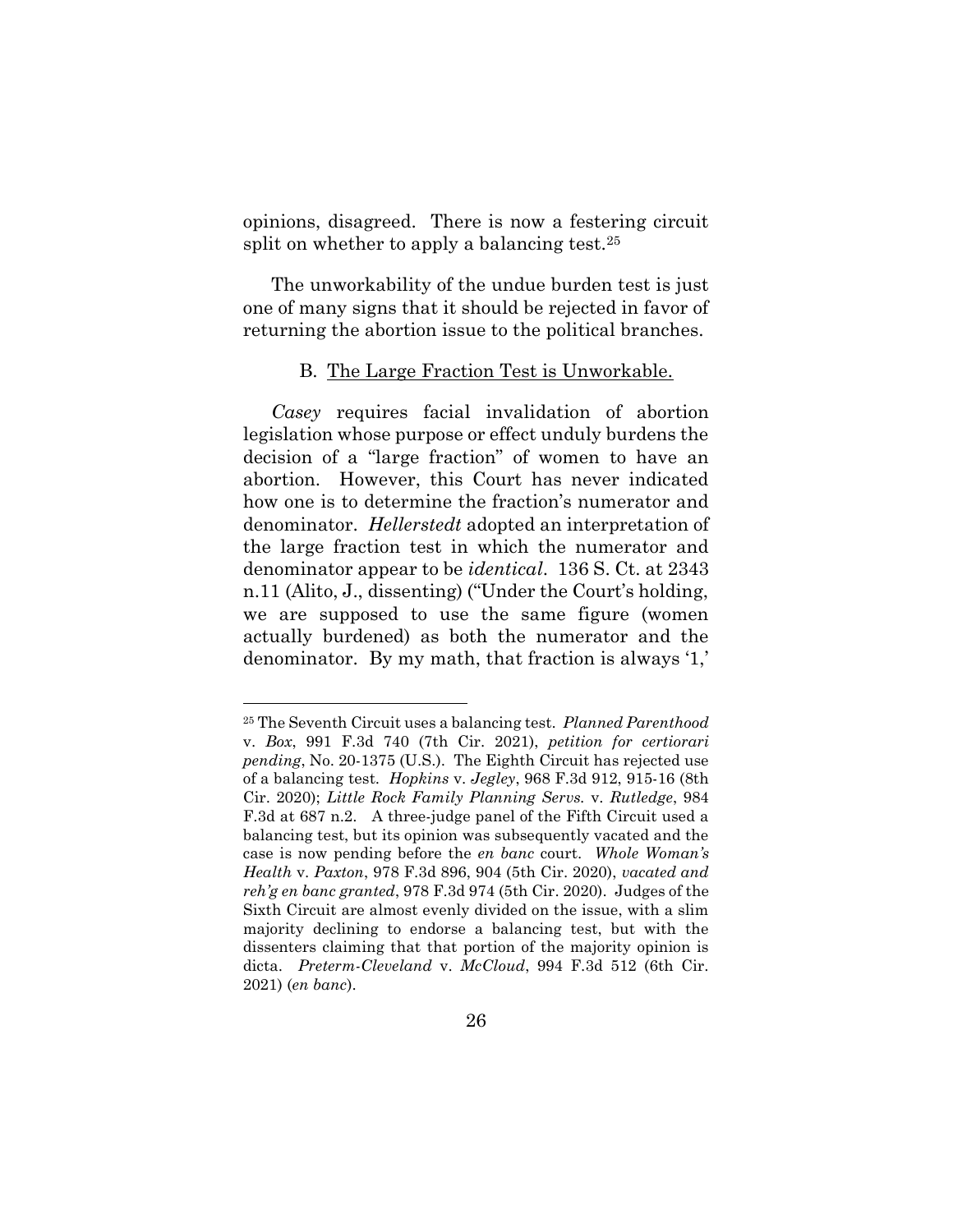which is pretty large as fractions go."). If that is correct, then the outcome of the undue burden test is rigged to ensure the invalidation of any facially challenged abortion regulation. But that is an absurd result and cannot possibly be what *Casey* intended.

Uncertainty over how to apply the large fraction test has filtered down to lower courts, creating confusion over (a) how to determine the denominator,  $26$ and (b) what constitutes a "large fraction." Preterm-Cleveland, 994 F.3d at 534 (plurality) (noting uncertainty as to both questions). This is another reason why abortion regulation is the proper domain of the legislative branch.

## C. Allowing Pre-Enforcement Challenges in the Abortion Context Will Continue to Blur the Distinction Between Facial and As-Applied Challenges.

A third area of confusion wrought by Casey concerns how judges are to evaluate challenges to laws regulating abortion that have not yet gone into effect. Circuit judges have been skeptical that preenforcement challenges should be allowed at all in the abortion context because such challenges do not allow the plaintiff's predictions about the challenged law's

<sup>26</sup> Compare Planned Parenthood v. Jegley, 864 F.3d 953, 958 (8th Cir. 2017) (stating that the denominator is all women seeking  $\alpha$ medication abortion, a large number that would tend to make the fraction small), with Planned Parenthood v. Com'r, 896 F.3d 809, 819, 826 (7th Cir. 2018) (stating that the denominator is all women for whom the challenged regulation is an impediment, a small number that would tend to make the fraction large), vacated on other grounds, 141 S. Ct. 184 (2020).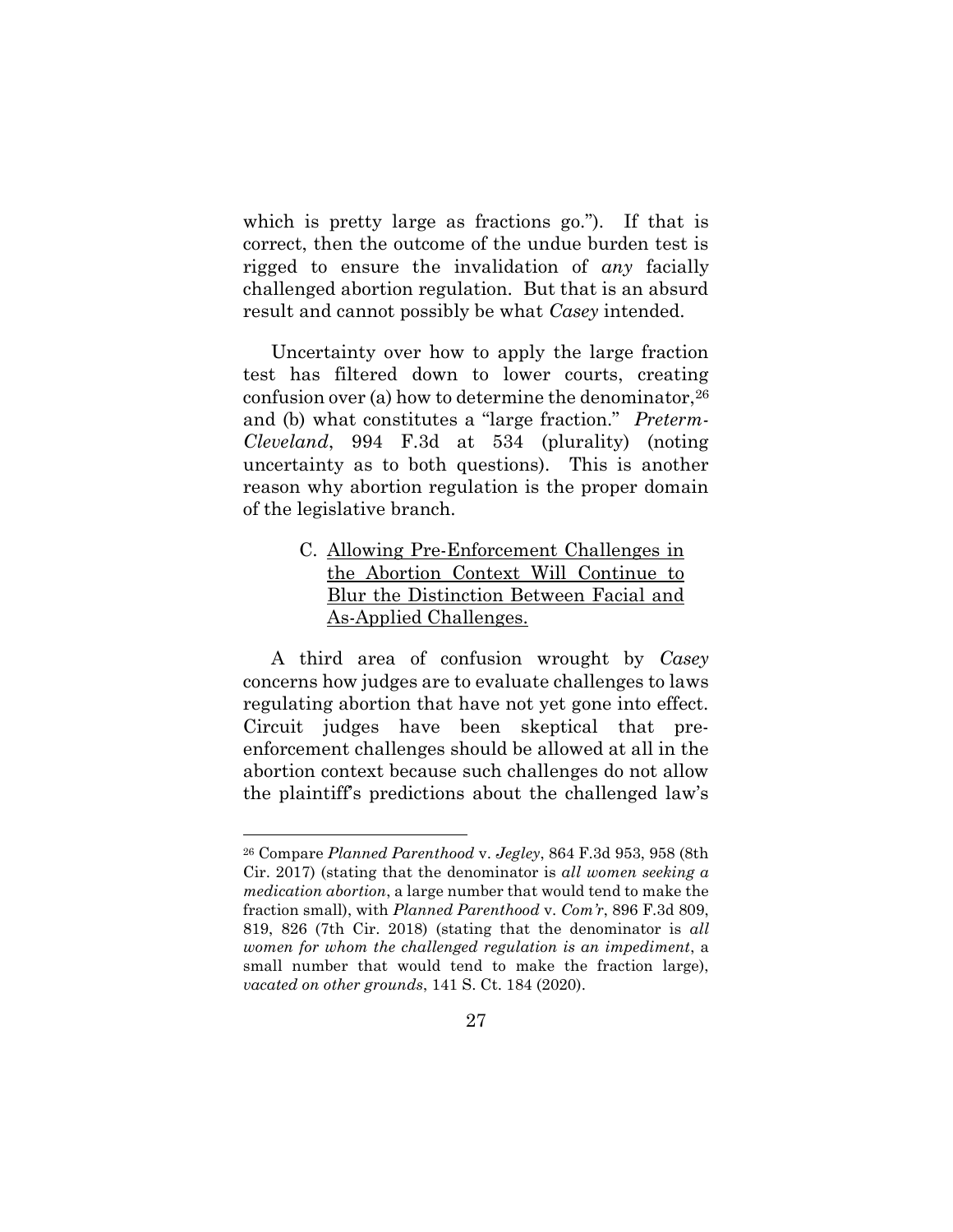effect to be tested. Some appellate courts have concluded outright that it is an abuse of discretion for a trial judge to issue a pre-enforcement injunction since the effect of such an abortion law is open to debate.27 This Court too has indicated that as-applied challenges are to be favored over facial challenges in abortion cases. Gonzales, 550 U.S. at 167 (stating that a facial challenge in that case "should not have been entertained in the first instance").

And yet, the practice of bringing pre-enforcement facial challenges to abortion legislation continues, leading inevitably to (a) judgments based on speculative evidence, (b) a blurring of the distinction between facial and as applied challenges, and (c) court decisions based often on factors for which the government itself is not even responsible (such as the number and location of abortion clinics in a given state).

This impossible state of affairs would correct itself if the Court were to follow Justice Scalia's suggestion to, in his words, "get out of this area, where we have no right to be, and where we do neither ourselves nor the country any good by remaining." Casey, 505 U.S.

<sup>27</sup> A Woman's Choice-E. Side Women's Clinic v. Newman, 305 F.3d 684, 693 (7th Cir. 2002) (stating, in an abortion case, that "it is an abuse of discretion for a district judge to issue a preenforcement injunction while the effects of the law (and reasons for those effects) are open to debate"); Comprehensive Health v. Hawley, 903 F.3d 750, 756-57 (8th Cir. 2018) (rejecting a preenforcement facial challenge to an abortion law "[b]ecause the record is practically devoid of any information" about the burdens imposed by the law, and that the appellate court therefore "lack[ed] sufficient information to make a constitutional determination").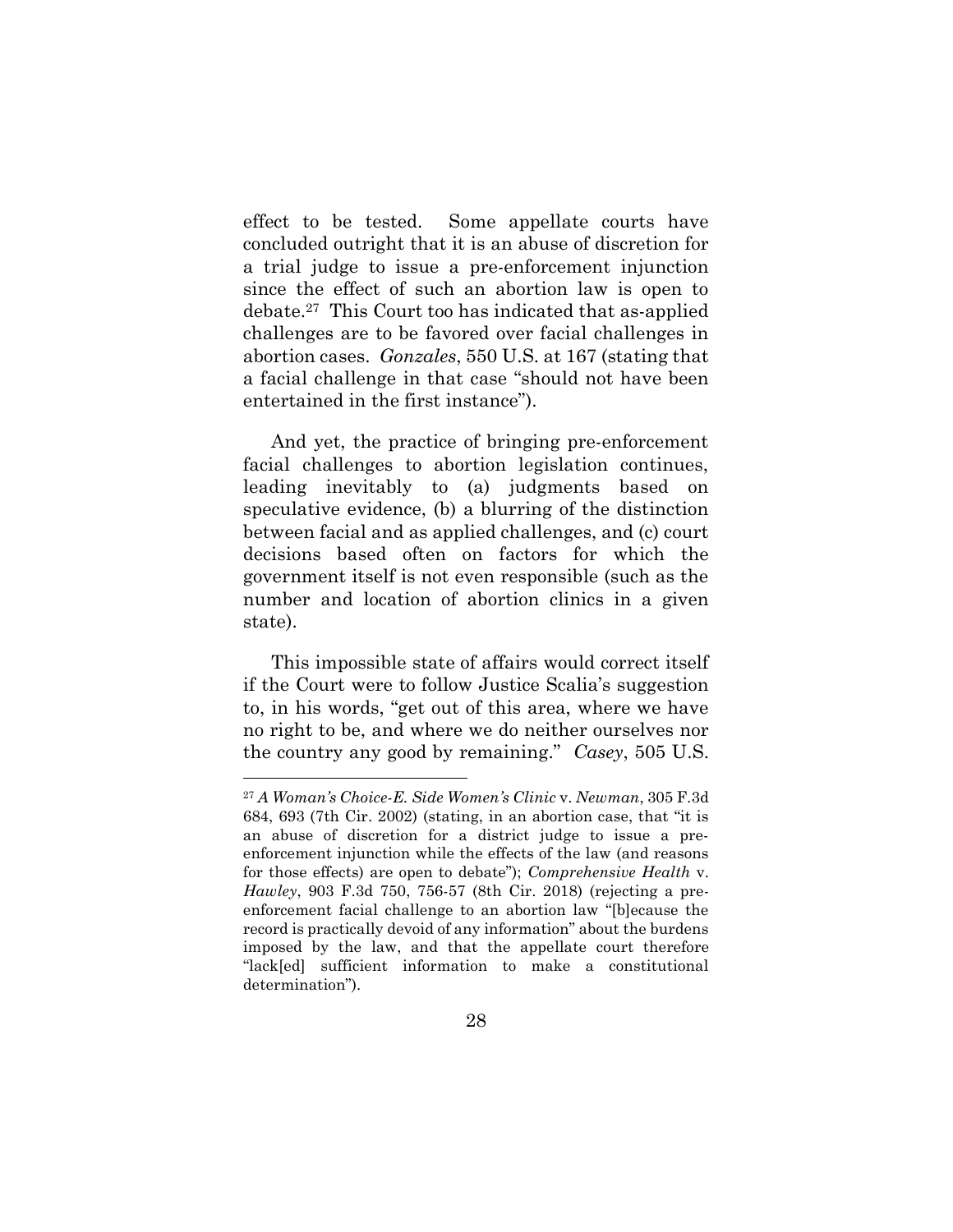at 1002 (Scalia, J., concurring in the judgment in part, dissenting in part).

### D. The Lawfulness of Abortion Legislation Is Never Settled but Is Subject to Continued Re-Litigation.

A fourth unhappy consequence of federal judicial review of abortion legislation is the lack of settled law and the perennial re-litigation of abortion cases. Though the *Casey* plurality purported to give states greater latitude to regulate abortion throughout pregnancy, this portion of the plurality opinion has been given little effect.28 There is today a well-funded legal machine devoted to challenging abortion laws that, on their face, would seem to be entirely reasonable and unobjectionable. And lower courts, lacking clear guidance and themselves all too often mistakenly viewed as political actors, often enjoin these regulations.

A case in point: earlier this year, the Seventh Circuit left in place a lower court injunction of an Indiana parental notice law. The law requires parental notification once a judge has approved of a minor's decision to have an abortion, but before the abortion occurs, unless the judge decides in that individual case that notification is not in the minor's best interest. Planned Parenthood v. Box, 991 F.3d

<sup>&</sup>lt;sup>28</sup>It is ironic that the plurality opinion in *Casey*, purporting to "call[] the contending sides" of the abortion debate to a peaceful resolution of the abortion issue (505 U.S. at 867), has instead become an engine of ongoing, rancorous litigation that makes finality, even as to certain categories of abortion regulation, practically impossible.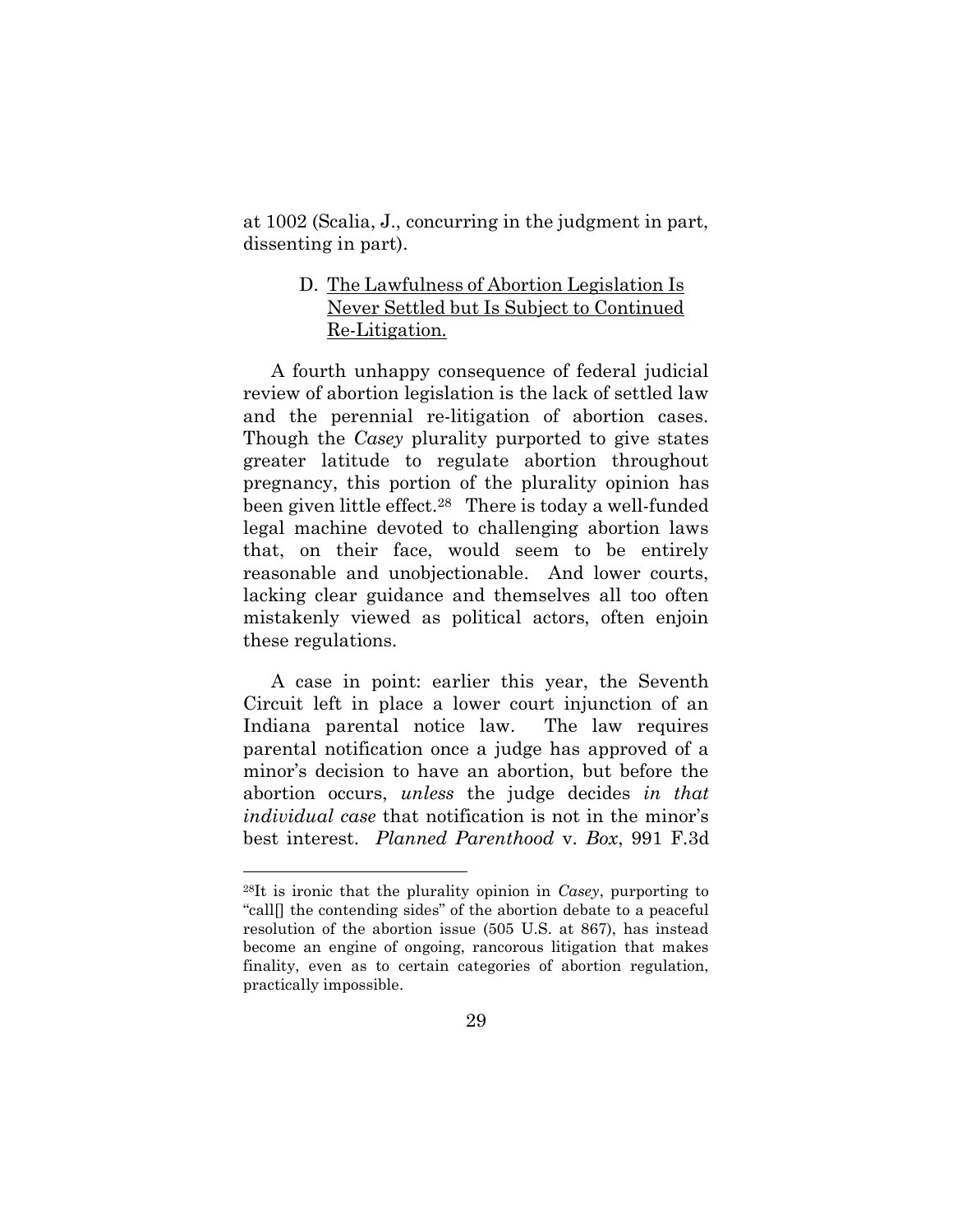740 (7th Cir. 2021), petition for certiorari pending, No. 20-1375 (U.S.). It is hard to imagine a more balanced and individualized legislative treatment of this issue. The court of appeals, however, concluded that even this modest regulation, which allows for individualized decision making by a judge familiar with the facts of the case and the particular circumstances of the minor, is an undue burden.

How is it possible that lower courts are preventing such modest regulations from going into effect? The answer is simple. Casey purports to consider whether a law imposes an undue burden based on the factual record of individual cases. E.g., 505 U.S. at 887 (emphasizing that the plurality's decision about Pennsylvania's waiting period law was based "on the record before us"). Thus, each case is different and thereby subject to a different result. In effect, despite this Court's protestations to the contrary, federal courts today function as the ex officio medical boards of review for the entire Nation when it comes to abortion.<sup>29</sup>

The disastrous result is that nothing relating to federal court review of abortion regulations is ever truly settled. Even modest abortion legislation of a type previously upheld by this Court is now subject to re-litigation in lower courts, state by state, based on

 $29$  Cf. Webster, 492 U.S. at 518-19 (plurality opinion) (criticizing Roe's trimester framework because, among other things, it "left this Court to serve as the country's ex officio medical board with powers to approve or disapprove medical and operative practices and standards throughout the United States") (internal quotation marks omitted), quoted in Gonzales, 550 U.S. at 163-64.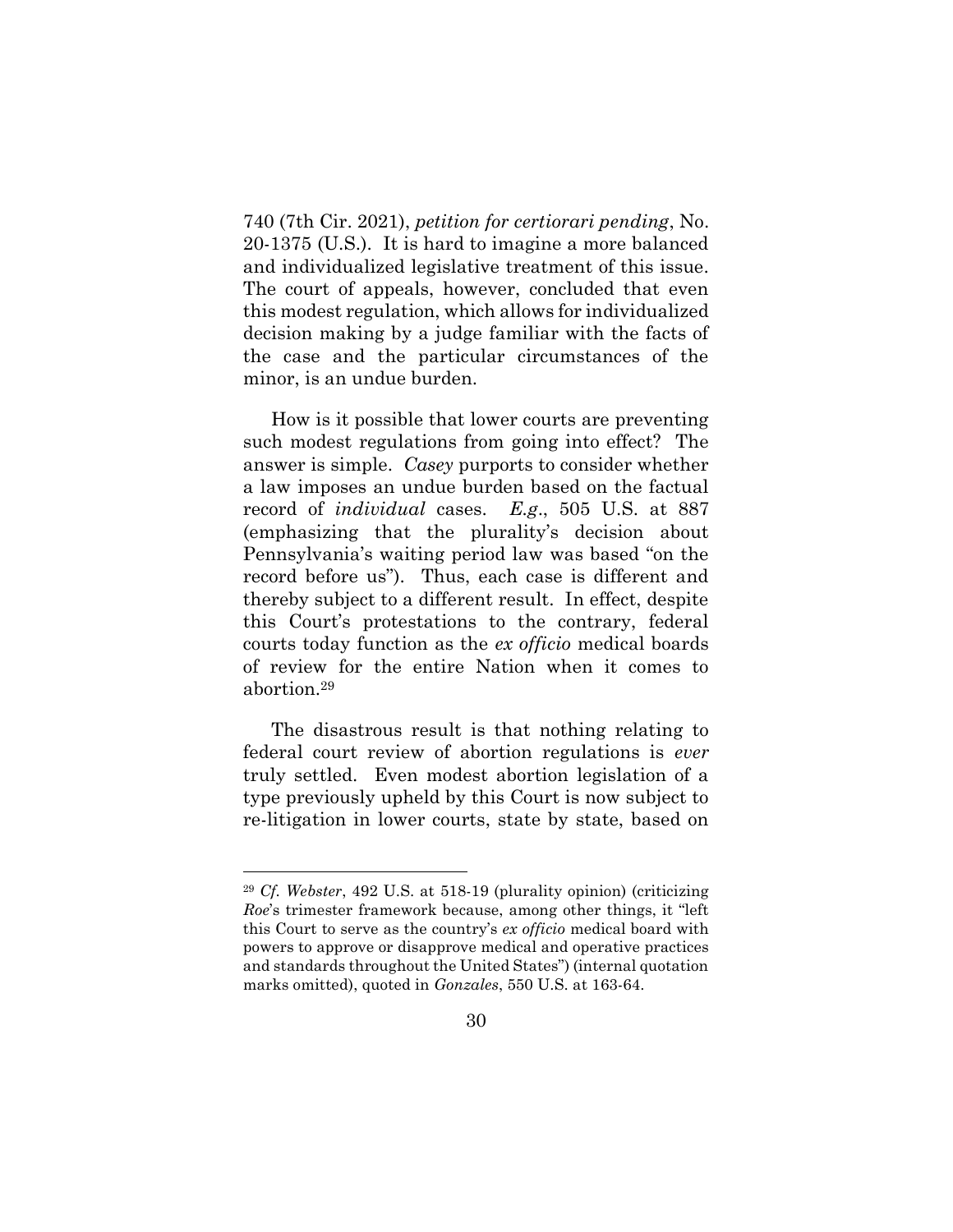different factual records.

Ultimately these cases, with all the problems they entail for lower courts, land on this Court's doorstep. And under the current jurisprudence, it will never stop. This should not be. The way to prevent it is to return the issue to the states, where it properly belongs.

#### **CONCLUSION**

The Mississippi legislation should be upheld.

Respectfully submitted,

ANTHONY R. PICARELLO, JR.\* General Counsel JEFFREY HUNTER MOON Solicitor MICHAEL F. MOSES Associate General Counsel UNITED STATES CONFERENCE OF CATHOLIC BISHOPS 3211 Fourth Street, N.E. Washington, D.C. 20017 apicarello@usccb.org (202) 541-3300

CARL H. ESBECK Ninth & Conley Streets Columbia, MO 65211

(Continued on next page.)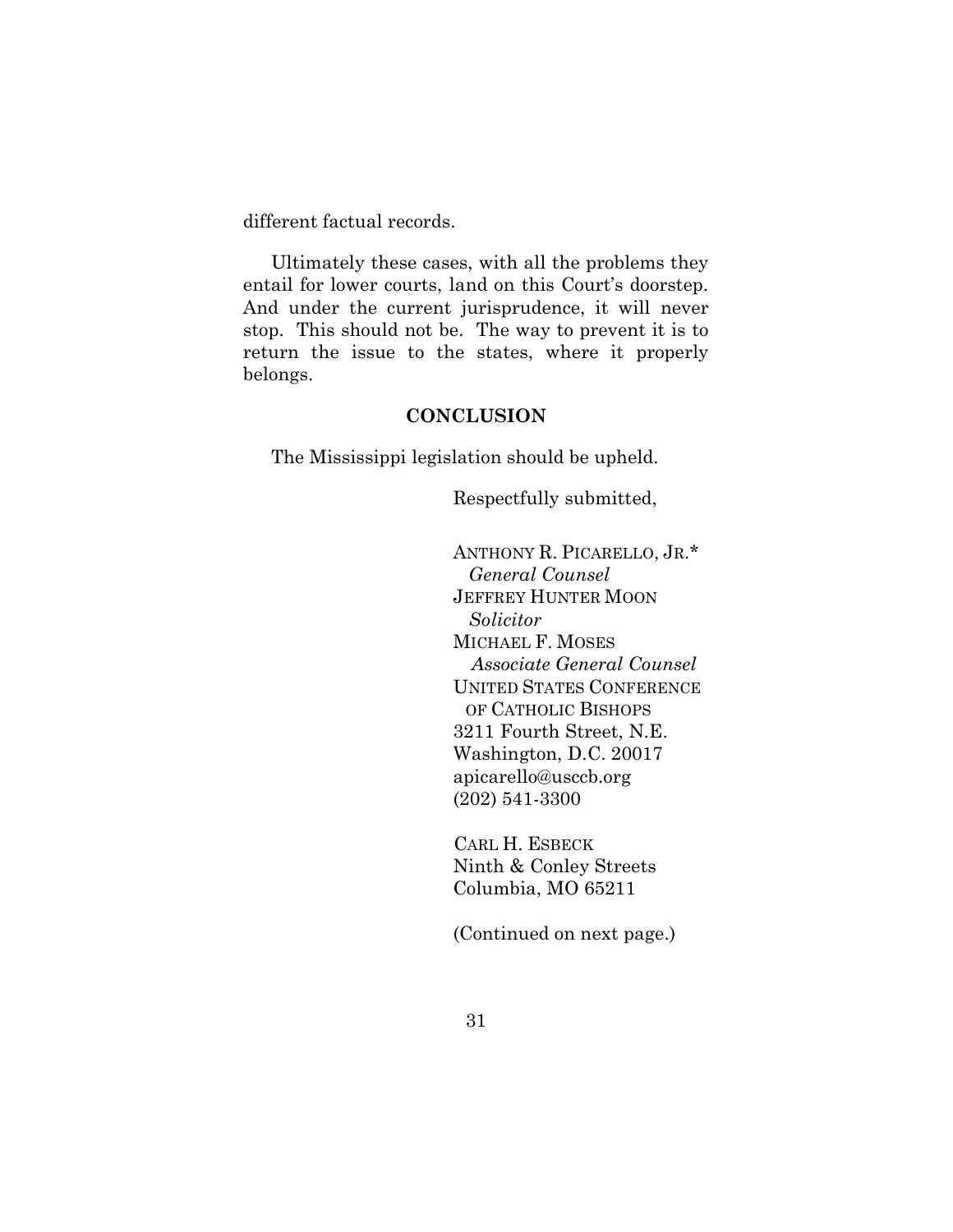CHRISTIAN J. STRICKLAND Schwartz, Orgler & Jordan 2355 Pass Road Biloxi, MS 39531

STEPHEN J. CARMODY Brunini Law Firm 190 E. Capitol St. Jackson, MS 39201

July 28, 2021 \*Counsel of Record